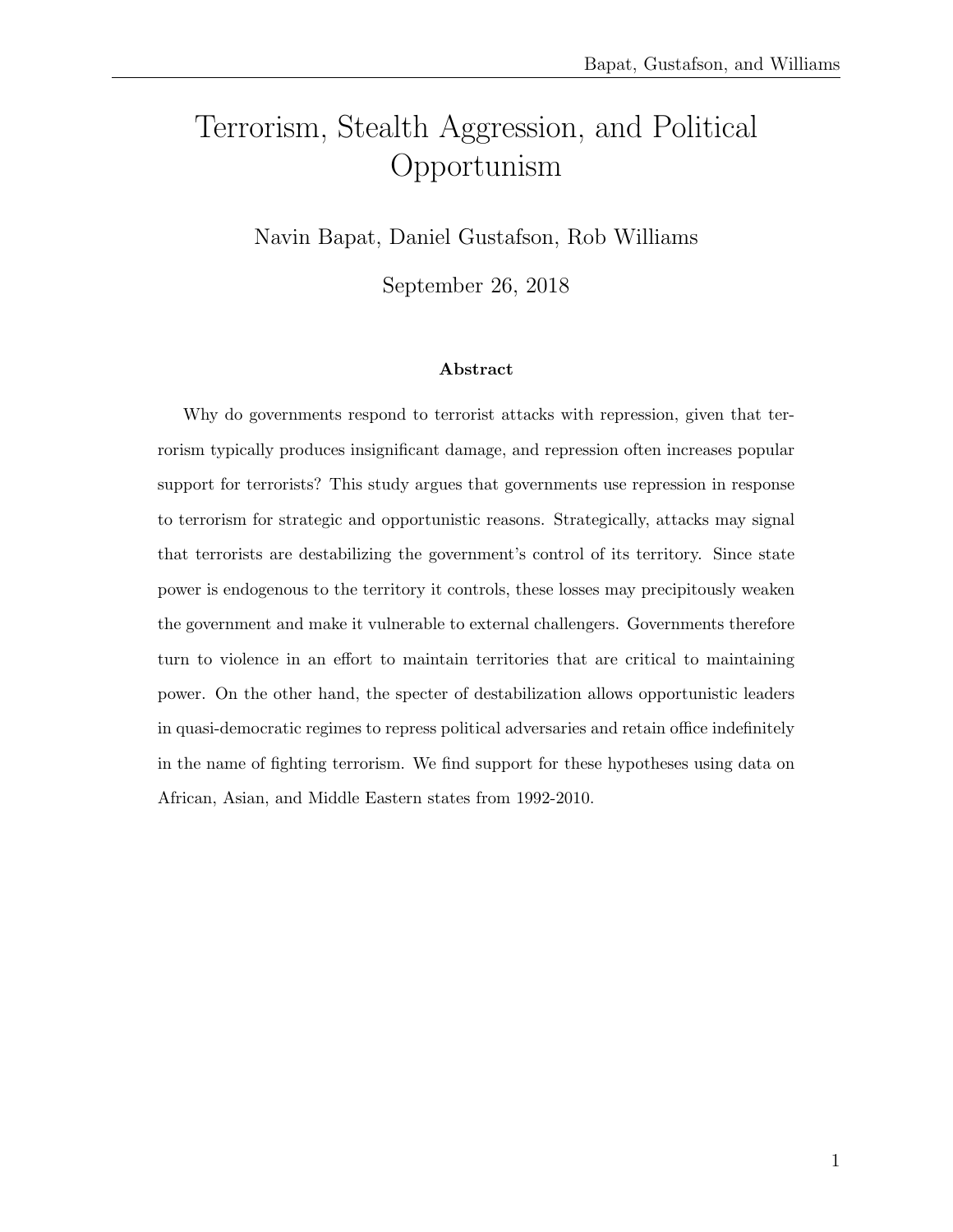On July 22, 2015, the Kurdistan Workers' Party (PKK) claimed responsibility for the assassination of two Turkish police officers in the southeastern city of Sanliurfa. The PKK claimed this attack was in retaliation for Turkey's failure to respond to the Islamic State (IS) attack in Surcuc, which killed over thirty Kurdish civilians. In response, President Recep Tayyip Erdoğan ordered Turkish police and military forces to attack the PKK across the border in Syria and Iraq, but also within Turkey itself. Erdoğan claimed that the mission successfully killed over 3,000 PKK fighters in the southeastern part of the country. Predictably, however, these actions failed to reduce the level of terrorist violence, as PKK attacks continued throughout the latter part of 2015 and into 2016. This escalation is consistent with the finding by numerous empirical studies that government repression often worsens political protest. In addition, direction action against terrorist groups can increase grievances in the targeted population, providing them with more recruits and empowering them in their struggle against the state (Rosendorff  $\&$  Sandler 2004). This raises the question: why do governments respond to terrorist attacks with large-scale repression, despite the known pattern that government violence often worsens anti-regime instability?

This study proposes an explanation for why governments use such violence in response to terrorist attacks. We argue that repression is motivated by one of two factors. First, governments may fear that attacks signal that terrorists are gaining control of key territories in the state. Losing control of these territories to terrorists may shift power away from governments, thereby creating a commitment problem where the government cannot credibly counter other internal threats from dissidents and external threats from rivals. Although repression is often ineffective, it may be a rational last-ditch action to prevent terrorists from destabilizing key territories. However, since governments may maintain private information about the true risk posed by terrorists in particular territories, strategic leaders may exploit fears of terror to repress their political adversaries. We therefore argue that political opportunism is a second factor that motivates repression, in that terrorist attacks give leaders in quasi-democratic states cover to neutralize political opposition indefinitely. For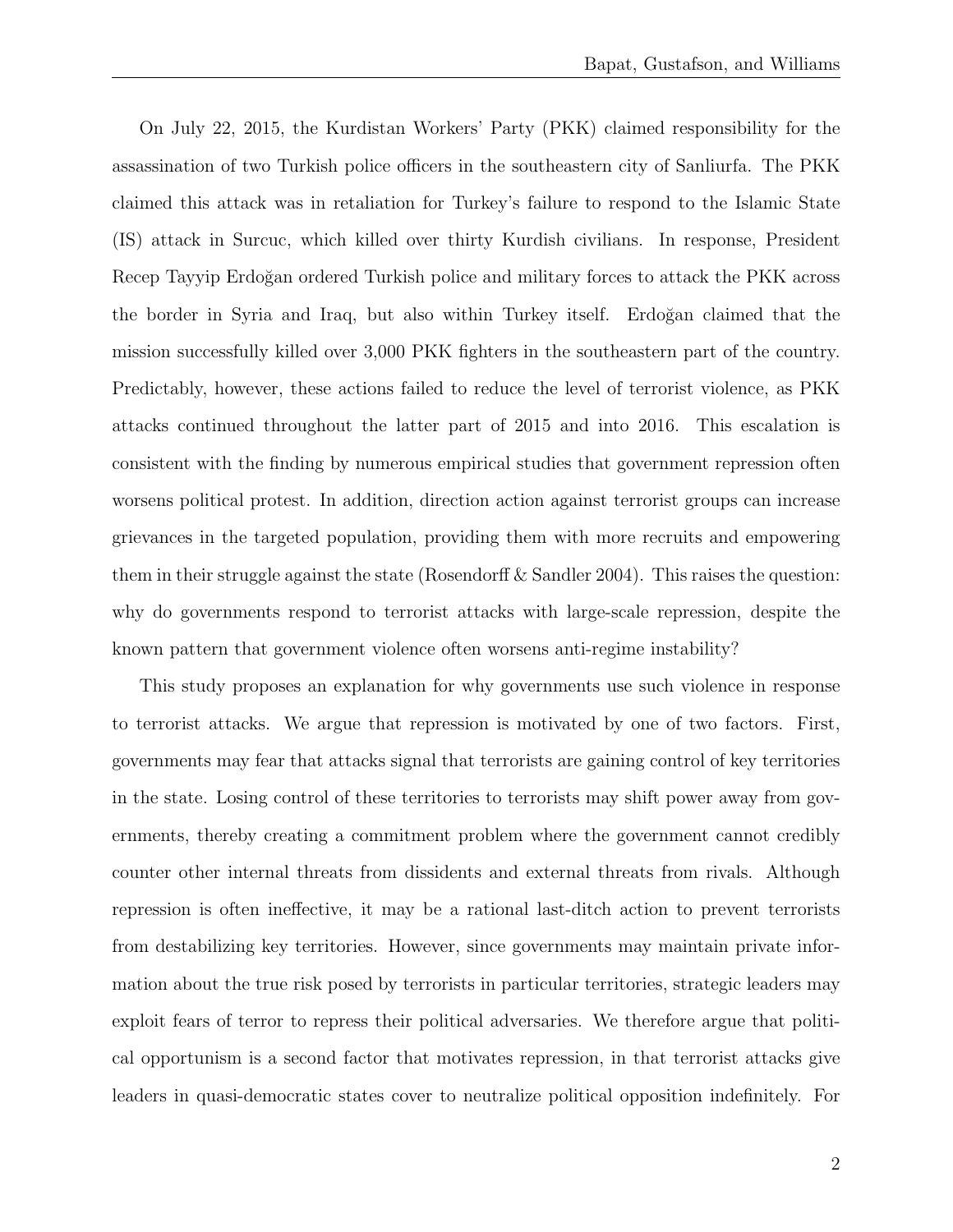these leaders, the threat of terrorism is good politics, in that it enables them to retain power indefinitely.

We proceed with this argument in several steps. First, we discuss how repression is often counterproductive in fighting terrorism. Second, we present the strategic argument for how terrorist activity at the micro-level may destabilize the government's control over its territory, thereby triggering shifts in power that may lead to internal and external crises. Third, we outline how the fear of these power transitions enables leaders to opportunistically exploit the threat of terrorism for their own political gain. Fourth, we present an empirical test of the model's hypotheses using geo-coded data from the GTD and the UCDP GED. We conclude by discussing our results and further areas of research.

### Terrorism and the Destabilization of Sovereignty

Although political elites claim that terrorism represents a significant security threat to the state, case study and quantitative empirical work demonstrate that many terrorist groups are internally dysfunctional, and often fail within ten years without accomplishing their strategic objectives (Abrahms 2012, Cronin 2009, Jones & Libicki 2008, Shapiro 2013, Shapiro & Siegel 2007, Shapiro & Siegel 2012, Gaibulloev & Sandler 2014). However, while terrorists frequently fail to achieve their strategic objectives, recent studies demonstrate that these groups wield considerably more power in smaller geographic areas (de la Calle  $\&$  Sánchez-Cuenca 2012, Findley & Young 2012). In these limited areas, terrorists may credibly threaten civilians with violence, particularly if these localities are more remote or difficult for the state to access (Buhaug, Gates & Lujala 2009, Fearon & Laitin 2003, Fjelde & De Soysa 2009, Hendrix 2010).

Facing the credible threat of violence, civilians may cooperate with terrorists in several ways. First, civilians may avoid cooperating with government authorities or divulging information about terrorist whereabouts (Kalyvas 2006, Weinstein 2007). Second, civilians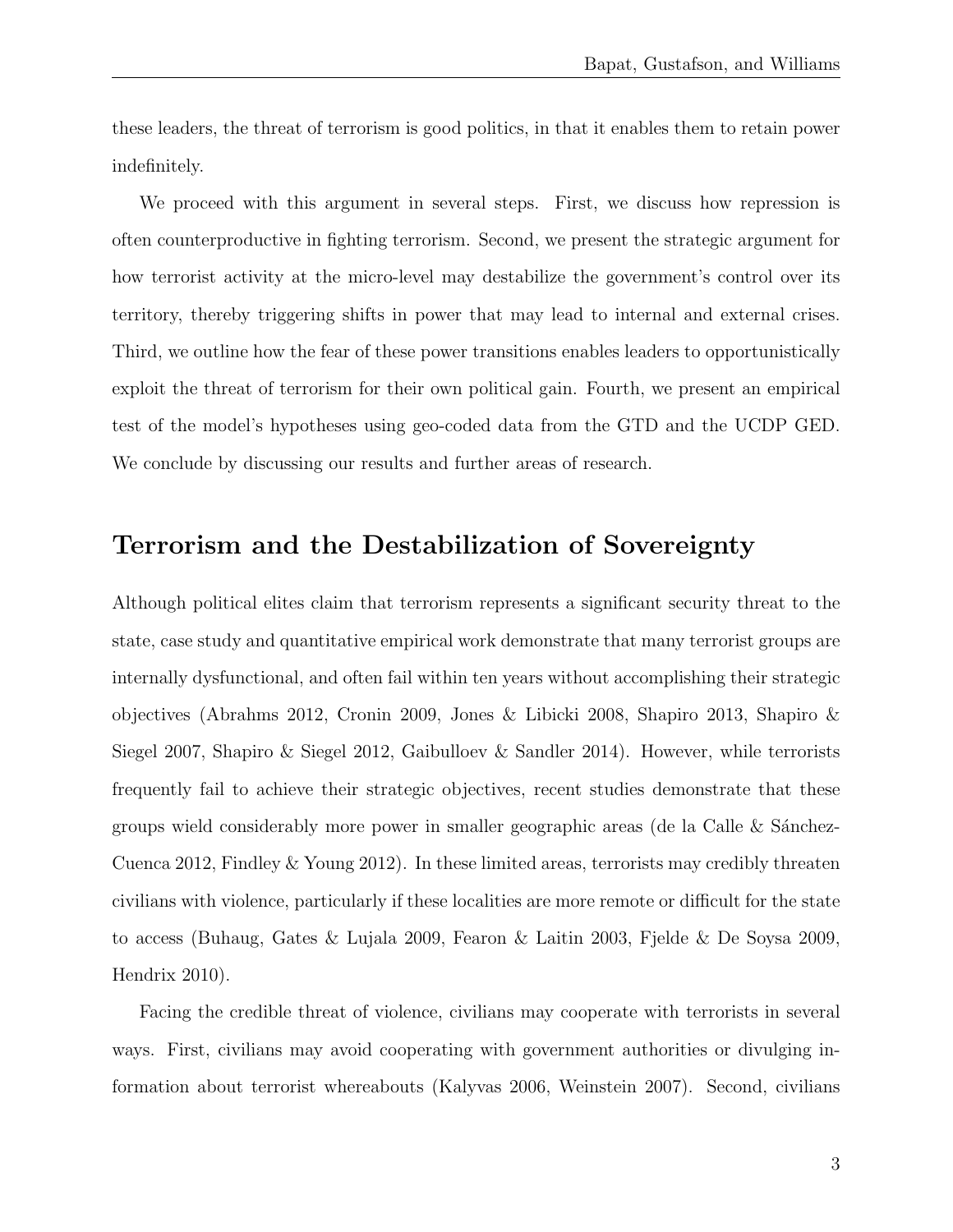may refrain from paying taxes to the government, and instead pay tribute to the terrorists in their area. This racketeering activity serves a dual purpose in that it denies the government revenue while increasing the group's resource base. Third, civilians may fight for the terrorists, or may provide services, work infrastructure, or by sell commodities, including lucrative black market items such as drugs or gems (Lujala 2010, Sorens 2011, Rustad  $\&$ Binningsbø 2012, Suárez 2000). Gradually, as cooperation deepens at the local level, the terrorists transition into insurgencies that assume the role of the state. This provides the group with a tax base, a supply of fighters, some degree of infrastructure, and an economic system under their command.

As terrorists take control over local pockets of territory, the loss of the territory's tax revenue, fighters, and commodities may endogenously weaken the government. This effect is often limited, as terrorists and insurgencies tend to thrive in those areas that are peripheral to the state's interest (Scott 2009, Schutte 2015). However, if hostile terrorists encroach on an area of greater strategic import, terrorist activity could precipitously weaken the state and leave it vulnerable to other internal and/or external challengers, as well as the terrorists themselves.

To illustrate, consider the example of Saudi Arabia. Saudi Arabia's dependence on oil is substantial, with the petroleum industry accounting for approximately 90% of its total economy and nearly all of its exports. About half of the Kingdom's total production is drawn from the Ghawar oil field in the Eastern Province. The Eastern Province is also home to a substantial population of Shia Muslims, many of whom are antagonistic to the strict Wahabbism of the royal family. This opposition has led to the growth of dissident groups in the Eastern Province. While some of these groups, such as Saudi Hezbollah, appear openly aligned with Iran, others are calling for independence for the Eastern Province.

Both international meddling and domestic unrest are troublesome for the Kingdom. If the Saudis' hold on the Ghawar oil field were to destabilize, the Kingdom would lose its biggest source of revenue, and potentially place its other oil fields in jeopardy. Given the importance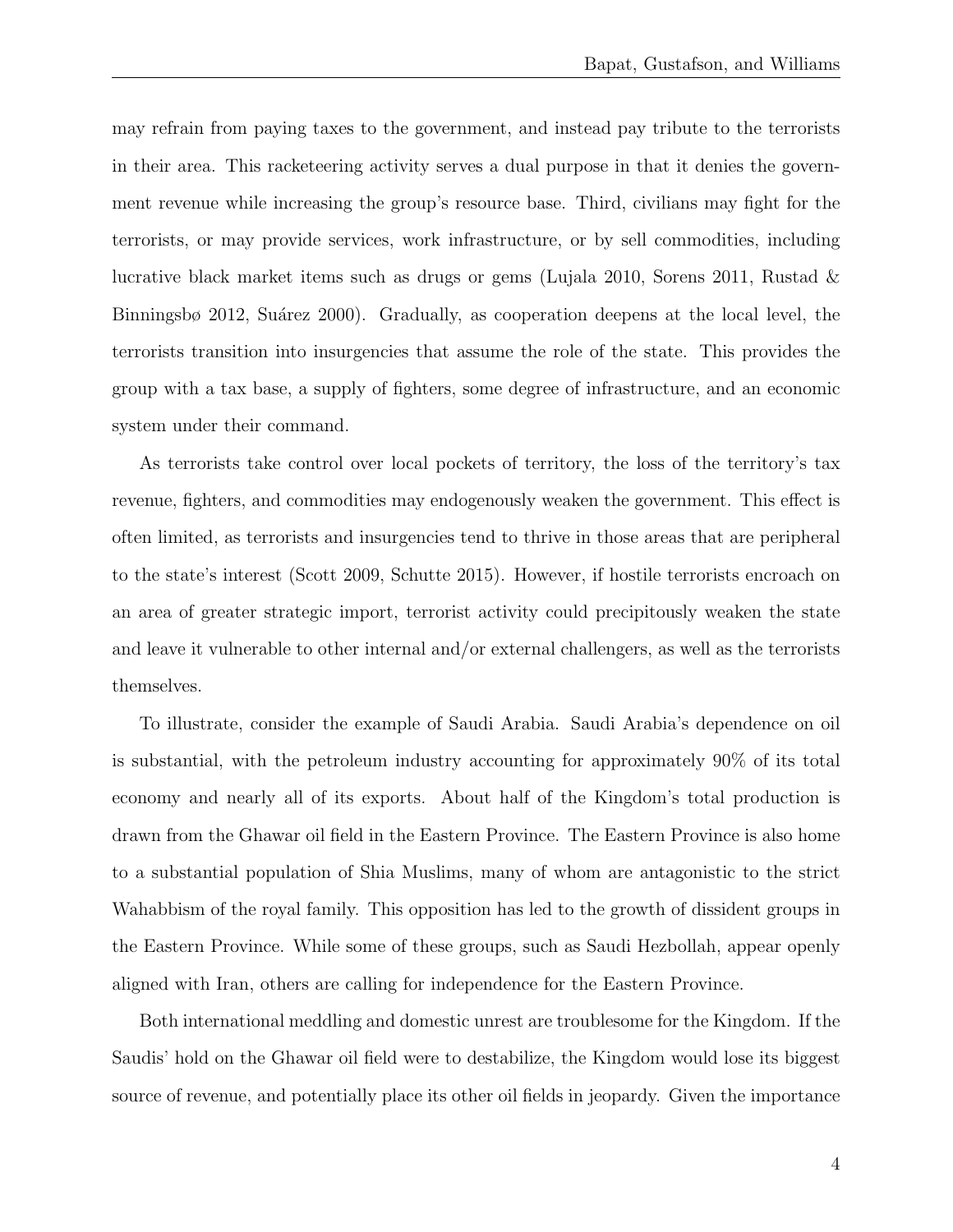of oil to the Kingdom's economy, Saudi power is critically dependent on keeping control of the Ghawar oil field. Therefore, even if Shia terror groups are only successful locally, the destabilization of the Eastern province could create a cascading effect that could undermine Saudi control of the entire territory. This loss might embolden rival Iran to challenge Saudi influence throughout the Middle East. The importance of the Eastern Province indicates that the Kingdom will do anything in its power to prevent terrorists from destabilizing its control over this critical territory.

Although violence is one option to prevent the loss of territory, the more efficient way for governments to stop the process of destabilization is to negotiate with the local population to maintain their support, avoiding the costs of fighting (Fearon 1995, Wagner 2000). Governments may offer to exchange investment, infrastructure, goods, or cash in an effort to convince the locals to maintain cooperation and refrain from cooperating with the terrorists. The peaceful strategy of negotiation is preferable, given that violence will destroy at least some of the territory's valuable assets. This may include the territory's oil facilities, bridges, infrastructure, and most importantly, its civilians and working population.

However, the bargaining literature identifies that negotiation may fail if one of the parties cannot credibly fulfill the commitments they make (Powell 2006, Walter 2009). In the case of negotiation with civilians in a disputed province, governments may make concessions to civilian leaders to convince them to refrain from cooperating with terrorists. Yet, ex ante, governments cannot perfectly identify if civilian leaders are truly separate from the terrorists, or if terrorists are misrepresenting themselves as civilian leaders (Bueno de Mesquita & Dickson 2007). Therefore, any negotiated settlement might unwittingly provide resources to the terrorists, which will likely use these new resources to continue fighting the state. Governments may therefore argue that repression is the only possible response to terrorist activity if the group is destabilizing territory and shifting power away from the state.

Additionally, governments will be especially likely to react violently if they believe that the terrorists they face are agents of a hostile, foreign rival. Empirically, state sponsored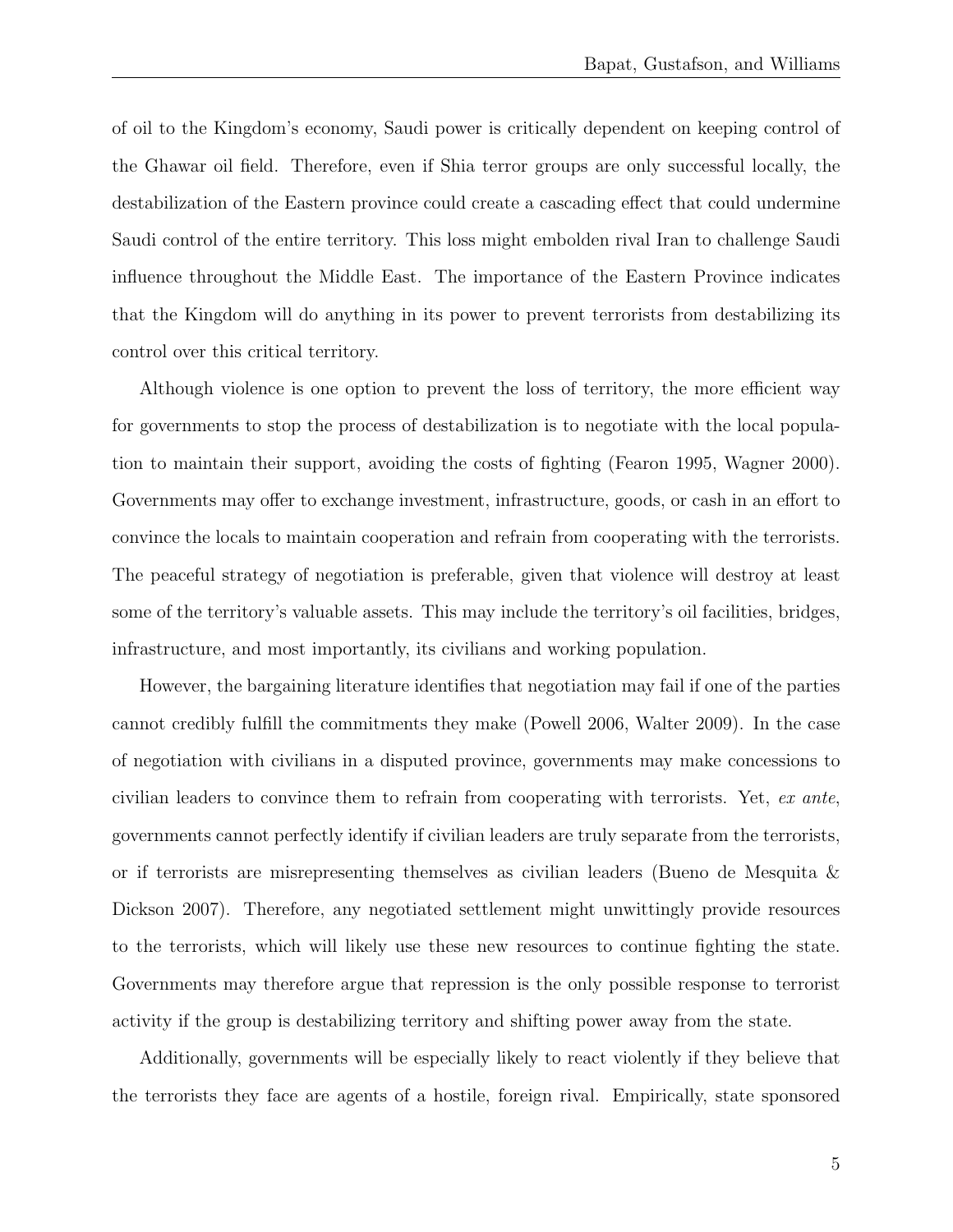terrorists are often characterized as more violent and less prone to collapse (Byman 2005). However, an added danger of foreign terrorists is the possibility that they may seize territory and transition to an insurgency. This seizure of land may deprive the government of key resources in the form of commodities or tax bases while increasing the rival's access to valuable territory. This, in turn, may endogenously weaken the government and leave it vulnerable to open challenges from this same rival in the future. We can see this dynamic in the case of Saudi Arabia and the Eastern province. The Kingdom faced a terrorist organization with known connections to its regional rival of Iran. Given the threat posed by a foreign rival potentially weakening the government, we would expect the Saudis to react violently rather than risk unstable negotiation that could strengthen their territorial rivals. This logic leads to our first hypothesis.

Hypothesis 1. Governments are more likely to respond to terrorism with repression if the government is engaged in an interstate territorial rivalry.

### Terrorism and Political Opportunism

Governments may therefore justify repression as necessary to contain terrorists supported by external rivals. However, this logic of this argument only holds if these shifts in power are large, rapid, and extensive enough such that the government will be in a disadvantageous position in the future. The problem, however, is that empirically identifying these conditions is often quite difficult. Presumably, governments have private information about how valuable particular territories are, and how critical these areas are to supporting their tax base and ability to support their defense capabilities. Governments may also have private information about the nature of the terrorist activity in an area. For example, intelligence services may be able to trace the attack to particular groups, which may be identified as separatist organizations, or known proxies of foreign states. This private information may afford governments with the intelligence they need to accurately decide if the conditions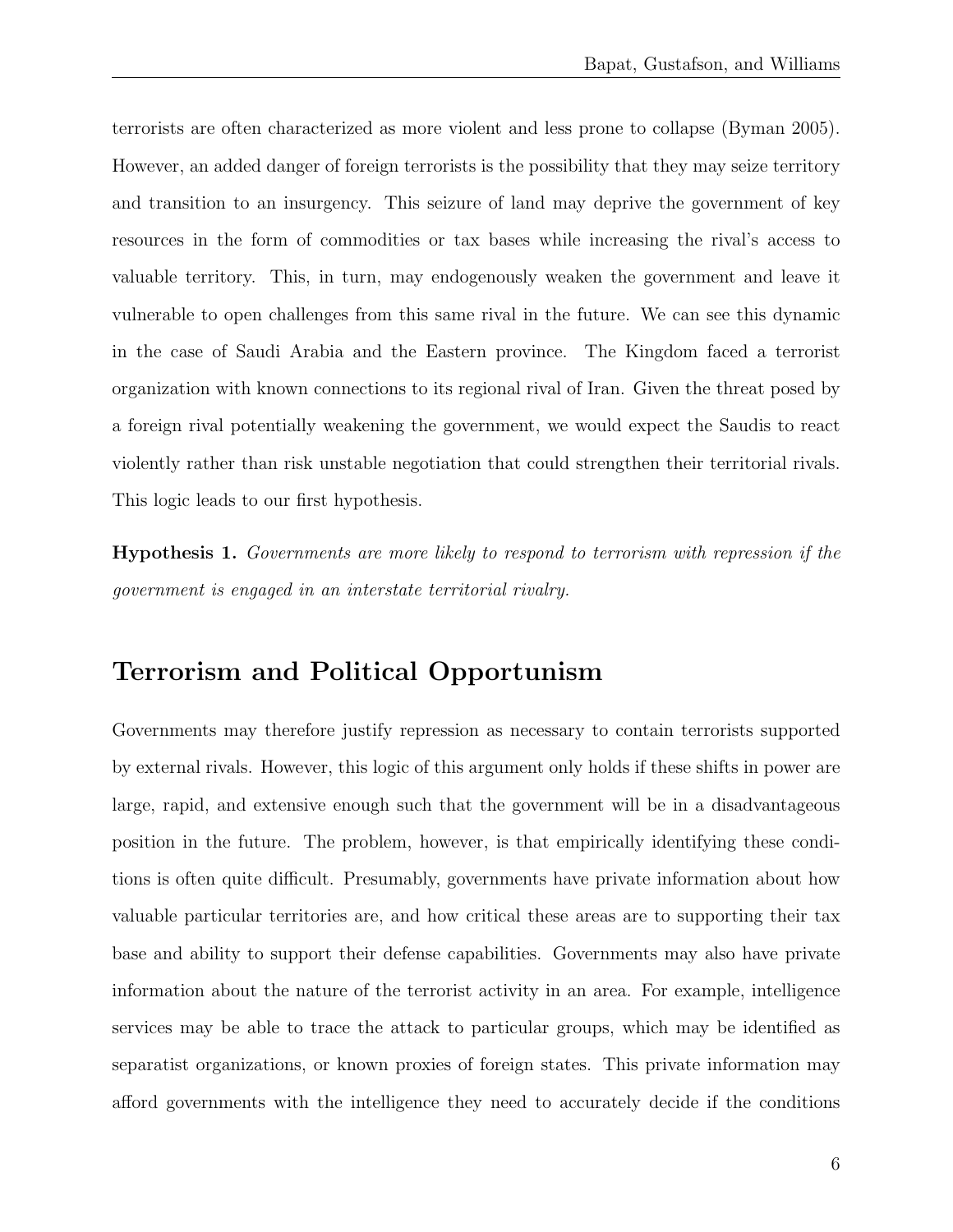justifying repression are met, and if state violence is an appropriate policy response.

For example, consider the case of India's conflict with various Kashmiri terrorist organizations. Based on public source material, it is difficult to assess the degree to which India faces a threat from both Lashkar-e-Taiba and Jaish-e-Mohammad. Empirically, the Indian Army is far more powerful than either organization. Yet, either of these organizations could potentially acquire some nuclear capability with Pakistani support, and it is unclear how much popular support both groups have within Kashmir itself. While it is difficult to make such an assessment from public source material, it stands to reason that the Indian government likely maintains some private information about the true extent of the threat posed by both. Similarly, while Hezbollah may appear to be a significant threat to many Israelis, it is likely that the Israeli Defense Forces (IDF) has more access to information and a better threat assessment than the body politic.

This asymmetry in information may allow governments to strategically misrepresent the threat posed by terrorist groups. Empirically, we know the vast majority of terrorist groups are weak (Abrahms 2012, Shapiro & Siegel 2007, Shapiro & Siegel 2012). We also know that although some territories are critical to the government's survival, terrorists and insurgencies tend to thrive in peripheral areas of the state that may be less valuable. Given their weaknesses, and the marginal nature of the territory from which they tend to operate, we would expect governments to easily defeat these groups. Doing so demonstrates nothing about the capability of the government, or by extension, the competence of the state's leadership.

On the other hand, suppose a leader signals that a terrorist group is a powerful organization, and has the capability to seize critical territory that will weaken the state. Initially, these claims may seem far-fetched. However, if the leader continues to repeat such claims, her coalition may assume that she has better quality information about the group and the threat that it poses. The coalition may therefore come to view the terrorists as significant threats to their security and the survival of the state itself.

This creates an interesting set of incentives for leaders seeking to retain power. To retain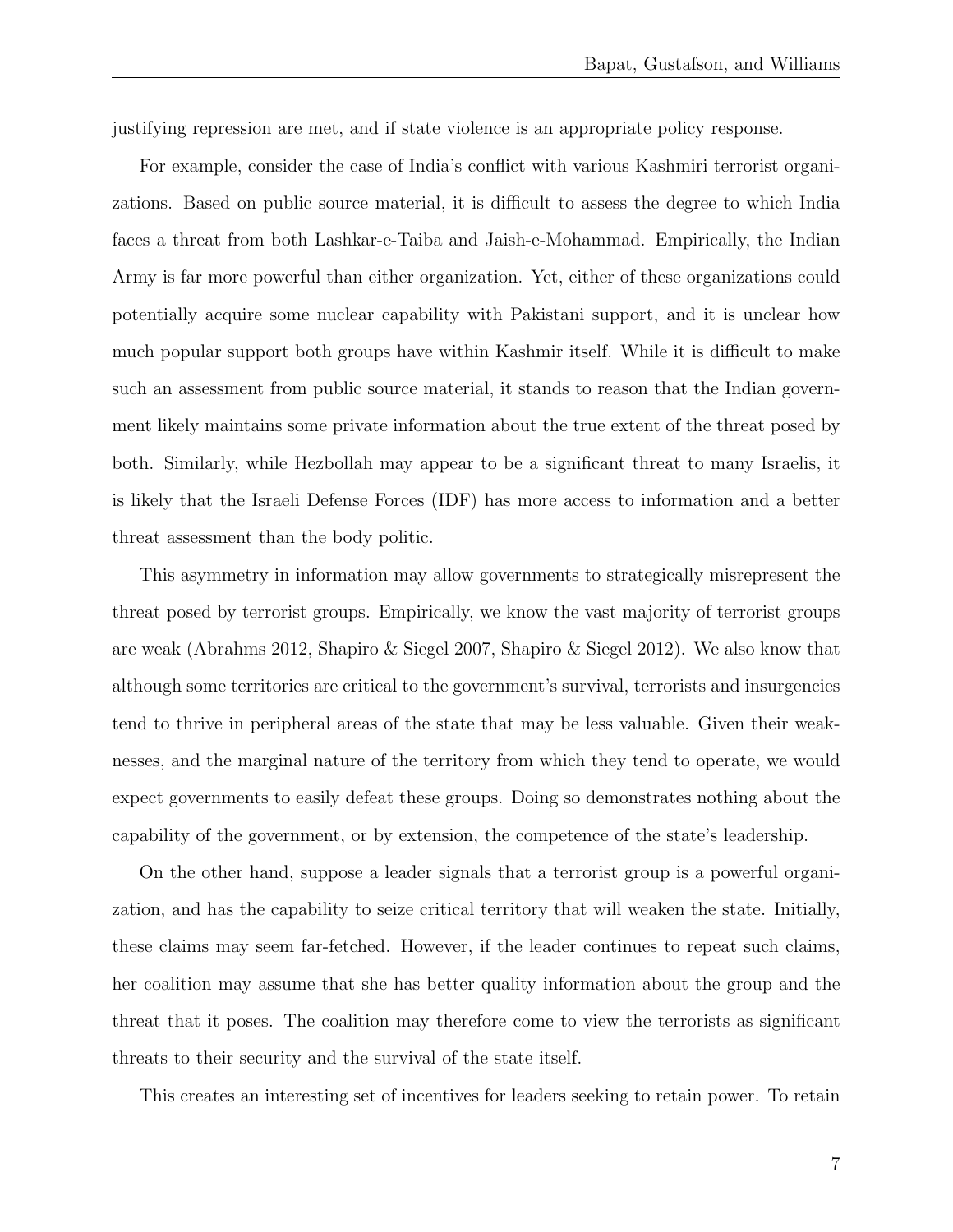power, leaders may have incentives to signal to their supporters that the threat of terrorism is significant, particularly in cases where terrorists are weak. Once the leader's supporters believe that terrorists are powerful, leaders may have incentives to use repression in an effort to appear competent. Here, repression is more likely to succeed given that leaders will strategically adopt his behavior only when they are facing weaker terrorist groups. In these cases, where terrorists are weaker, leaders may have strategic incentives to magnify the threat posed by these groups in order to bolster their popular support. If a leader's supporters are convinced that they face a real threat of destabilization at the hands of a domestic or foreign terrorist threat, high profile captures or killings of terrorist leaders are likely to reinforce the perception that leaders are strong and competent. Repression may therefore serve as a tool of political expediency that reinforces the survival of political leaders.

To illustrate, let us return to the example of the escalation of violence between Turkey and the Kurds. A month before the attacks, Erdoğan's Justice and Development Party (AKP) lost its parliamentary majority for the first time in thirteen years. When a government coalition failed to form, President Erdoğan declared that new elections would be scheduled for November. Soon after, Erdoğan adopted the hardline response against the PKK, and claimed that the group was leading a campaign to ethnically cleanse the southeastern part of the country to further their independence goals. Moreover, Erdoğan claimed that this effort by the PKK was being directly supported by the United States, which was arming the Kurds to fight ISIS fighters. Erdoğan charged that these U.S. efforts were threatening Turkish sovereignty, and that Turkey would fight "anything that threatens us along the Syrian border, inside or out" (Yackley 2015). Erdoğan was essentially declaring that Turkey faced an existential threat from the PKK supported by the United States.

Let us consider the strategic implications of this strategy. By portraying the PKK as a threat of this magnitude, Erdoğan gained the ability to attack the standing of the largely Kurdish Peoples' Democratic Party (HDP). HDP leader Selahattin Demirtas accused Erdoğan of attempting to use the conflict to push the HDP vote down so that it fell below a 10%

8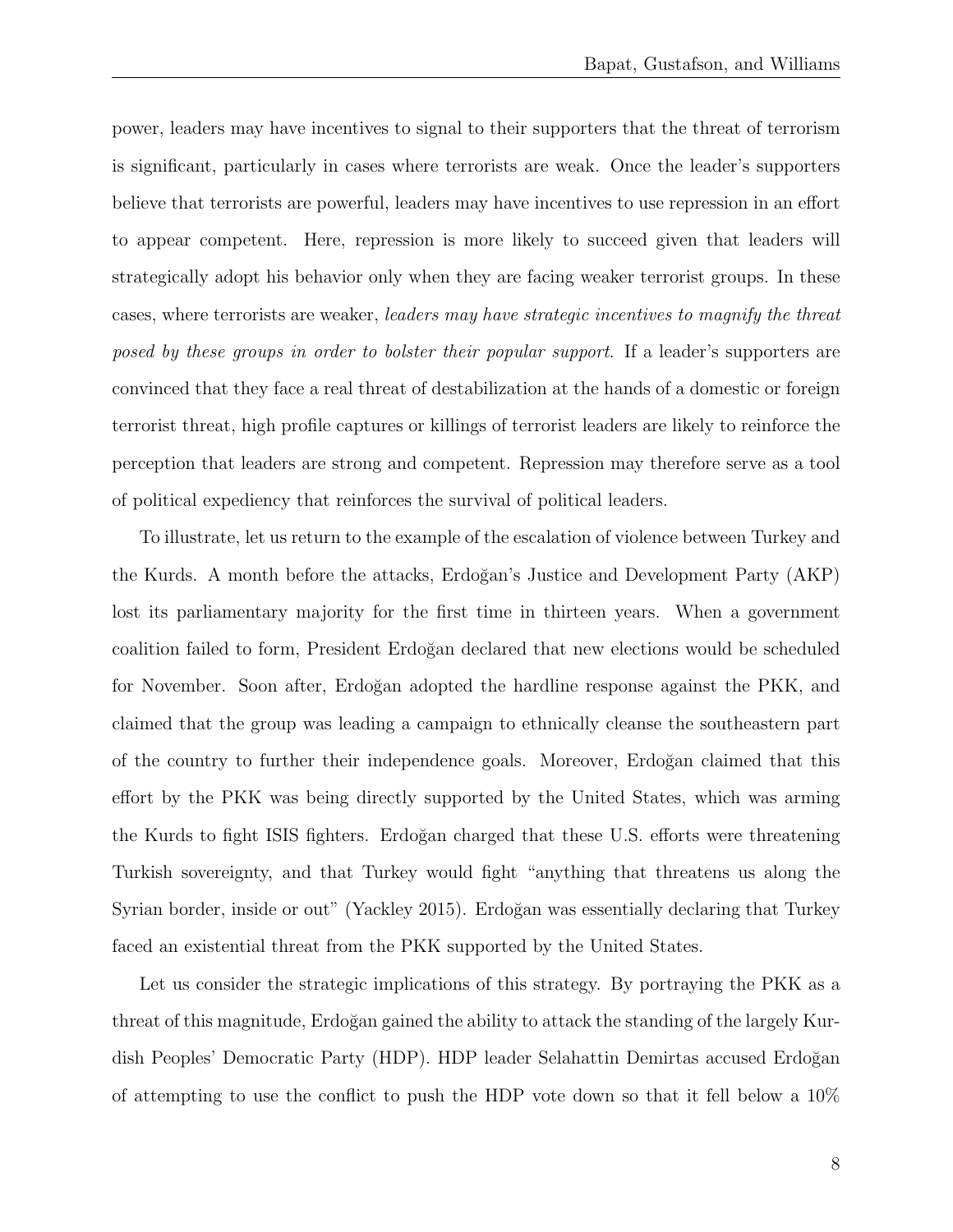threshold, which in turn would bolster the position of the AKP. Additionally, by tying the HDP to the United States, Erdoğan seemed to be playing on the fact that 58% of Turks viewed the U.S. unfavorably (Poushter 2015). This suggests that Erdoğan's behavior, and his denunciations of both the PKK and the U.S., may have been less of an effort to reduce terrorism and more of an effort to bolster his electoral standing.

Governments may strategically misrepresent the nature of a terrorist group in two ways. They may characterize a terrorist group as the agent of a foreign state or overstate the group's strength to justify a violent crackdown. We now consider the conditions under which leaders are more likely to use the threat of terrorism for domestic political gain. First, we argue that governments consider the mix of regime supporters and dissidents in a location before employing violent repression. If a leader is concerned with maintaining her hold on power, she will be sensitive to the wishes of her selectorate. As a result, a government would be unlikely to use violence against regime supporters due to fear of replacement. However, governments may have incentives to crack down on domestic rivals and dissidents. Using violence against excluded groups can weaken domestic rivals and strengthen the incumbent leader's hold on power. This leads to our second hypothesis.

Hypothesis 2. Governments are more likely to respond to terrorism with repression if there is an excluded group in the area of the attack.

Second, we argue that regime type of a government is a fundamentally important predictor of opportunistic repression. Theoretically, a pure authoritarian would have no motive to use a terrorist attack as cover to repress, given that she already has this ability and can use it without justification. Conversely, a pure democratic leader may not have the opportunity to respond to terrorism with violent repression against her citizenry, due to executive constraints, institutional barriers, and norms. However, politicians in a competitive authoritarian system have both the motive and the opportunity to use repression and leverage terrorist threats to solidify their ruling coalitions. These regimes retain the opportunity to resort to extra-judicial force through their military, police, or paramilitary units.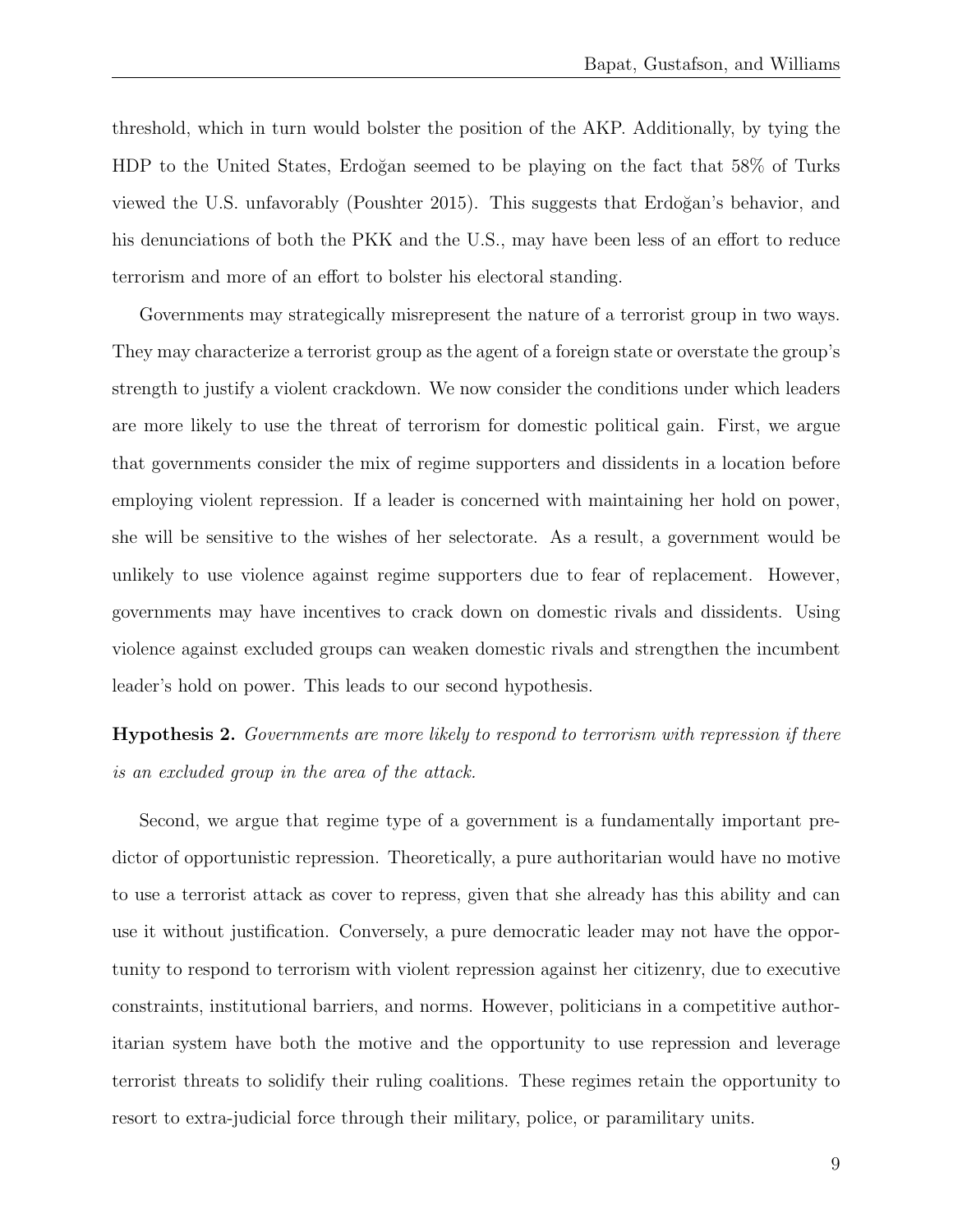These regimes further have both the motive to engage in this behavior and the most to gain. Suppose repression is indiscriminate, and pushes a population to support antiregime elements, including those militants aligned with either a domestic opponent, foreign rival, or both. The rise of this anti-government coalition places the leader's supporters in a difficult dilemma. Presumably, the leader provides these supporters with some mix of public and private goods. Replacing this leader would compromise this favorable arrangement. To make matters worse, if the coalition backed by the excluded group and/or foreign rival grows in power, they will demand a greater share of the political benefits as part of a negotiated settlement. This will force the leader's supporters to surrender even more of their benefits as part of a compromise. As a result, when the leader is facing powerful terrorist adversaries, her supporters will have an incentive to double down on their support in order to maintain their favorable position over the domestic opposition.

This creates a perverse incentive for the incumbent leader when facing such domestic rivals. If repression strengthens the power of the domestic rival's coalition, repression may force the leader's supporters to keep the leader in power indefinitely. Leaders are relying on the fear their supporters have of losing control over the distribution of the society's goods. Perversely, this gives the leader an even greater incentive to use repression to maintain her power. This leads to our third hypothesis.

Hypothesis 3. Competitive authoritarian governments are more likely to respond to terrorism with repression than both pure autocracies and pure democracies.

### Research Design

To empirically test our hypotheses, we carry out an analysis of state responses to terrorist attacks using geocoded data in Africa, the Middle East, and Asia from 1992 to 2010. We draw from two sources of geocoded data for our analyses. We use terrorist attack data from the Global Terrorism Database (GTD) project (LaFree & Dugan 2007, LaFree 2010) which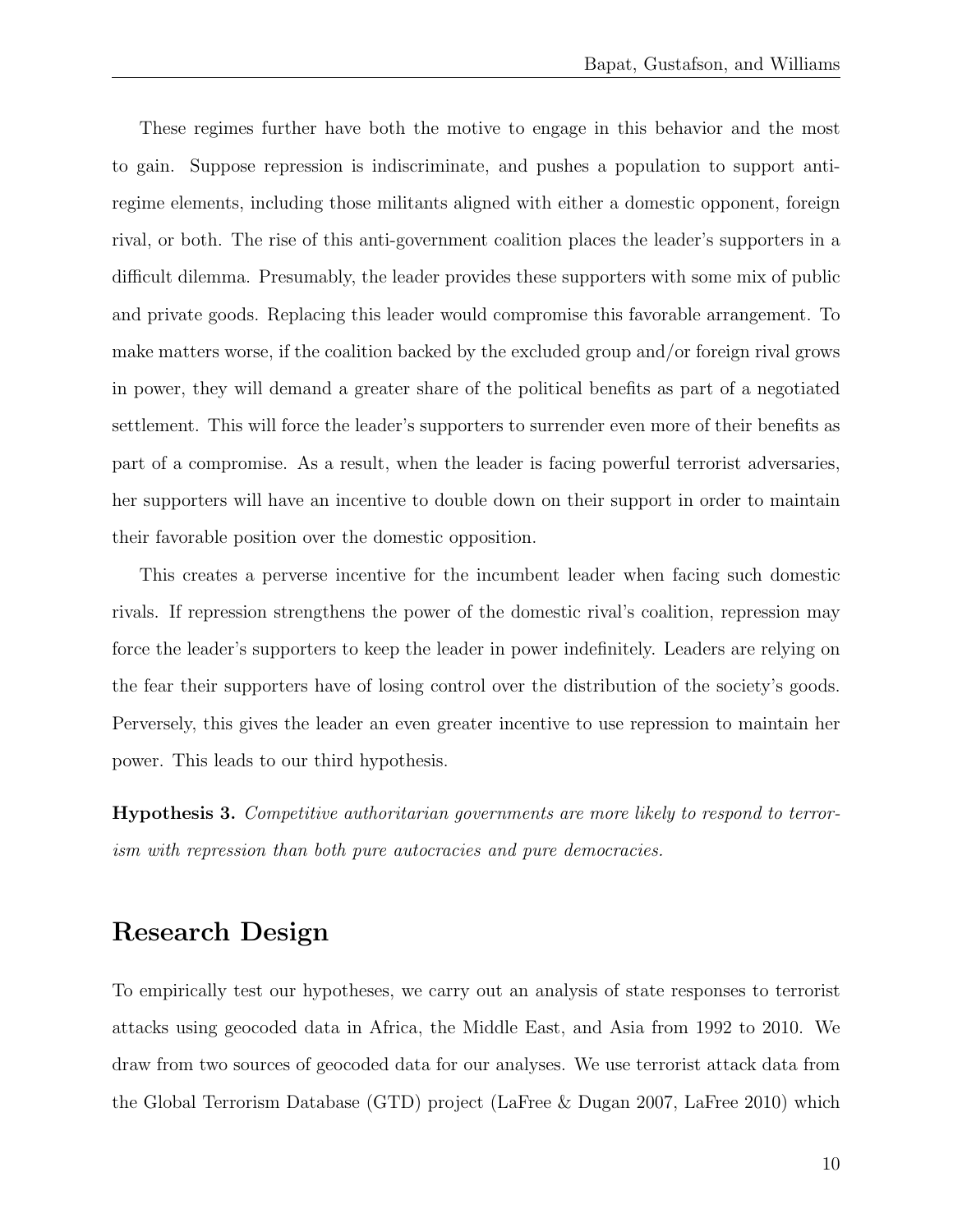contains location, date, and fatality numbers on over 100,000 terrorist attacks worldwide from 1970-2015. For information on repression we employ the UCDP Georeferenced Event Data (GED) (Sundberg & Melander 2013) which contains location and date information on government repression of civilians and clashes with rebel groups from 1990-2016 in Africa, Asia, and the Middle East (excluding Syria). We thus restrict our analysis to Africa, Asia and the Middle East, and we limit our sample to countries experiencing some level of political violence, but not engaged in civil wars. We choose to use this sample because the process of deciding whether or not to use repression following a terrorist attack is fundamentally different during times of peace or civil war. The countries in which we are interested are those experiencing a low to moderate amount of violence. Thus, our sample is made up of all terrorist attacks occurring within country-years that have between 25 and 999 deaths resulting from political violence.<sup>[1](#page-10-0)</sup> The population data begin in 1990 and the rivalry data end in 2010, so our sample contains observations from 1990-2010. Figure [1](#page-11-0) presents the distributions of all variables in our analysis graphically. Table [2](#page-26-0) presents descriptive statistics numerically.

Our unit of analysis is the terrorist attack. While the end of the rivalry data in 2010 prevent the inclusion of more recent attacks, this limitation actually allows us to avoid a major threat to inference. The GTD switched to a new data collection procedure in 2012 that resulted in a "dramatic increase in the total number of worldwide terrorist attacks over 2011," so by excluding data after 2010 we avoid biasing our results due to differences in the number of events reported. While we would like to investigate the effect of transnational terrorist attacks, this status is uncertain for 46.56% of the attacks in our sample.

Our dependent variable *repression* is a binary measure of whether a government violently responds to a given terrorist event. In order to create this variable, we define a spatiotemporal window in which an act of repression is considered to be in response to a given terrorist attack. For our main model, we use a circle with a 50 km radius and 15 days for

<span id="page-10-0"></span><sup>&</sup>lt;sup>1</sup>We include the results of models estimated using alternative samples in the appendix.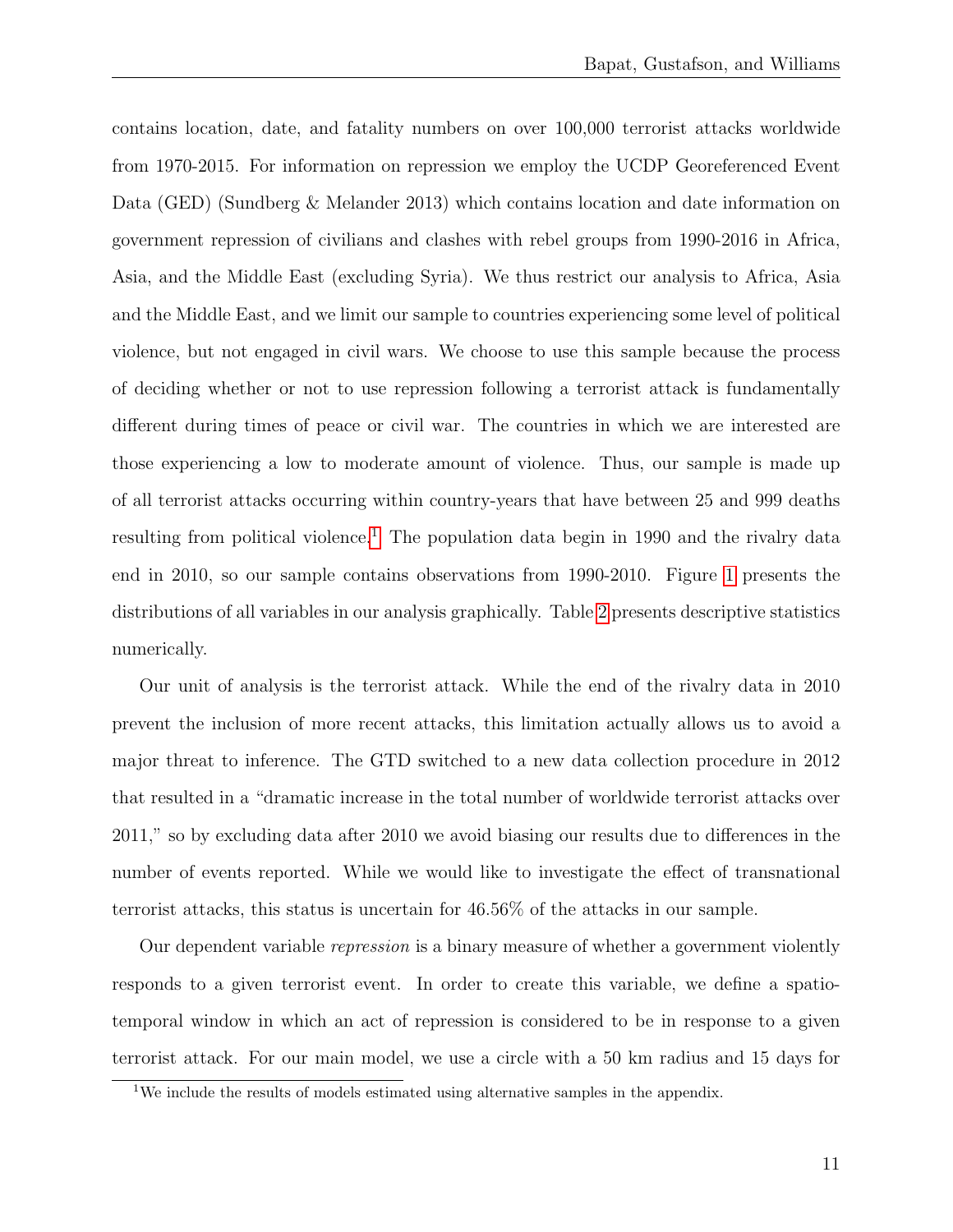<span id="page-11-0"></span>

Figure 1: Distributions of dependent and independent variables.

this space-time window.[2](#page-11-1) Therefore, any act of repression within 50 km and 15 days of a given terrorist attack will result in the dependent variable being coded 1.[3](#page-11-2)

In order to evaluate  $H_1$ , we use a measure of international rivalry from Thompson  $\&$ Dreyer (2012). Given our argument's focus on territory and concerns over losing territory to foreign powers, we use a measure of spatial rivalry which only includes rivalries over disputed territory. While many types of international rivalries exist, we limit ourselves to these spatial rivalries because they are the most salient to concerns about foreign subversion of territory (Bapat & Zeigler 2015). This variable is dichotomous and takes a value of 1 if a given state is involved in a territorial rivalry in the year that an attack takes place.

To test  $H_2$ , we include a measure of whether a terrorist attack occurs in an area where an excluded ethnic group resides. This variable comes from GeoEPR (Wucherpfennig, Weid-

<span id="page-11-1"></span>We present results using other spatiotemporal coding rules in our appendix. The relationship largely holds across different temporal specifications.

<span id="page-11-2"></span>See the appendix for a full discussion of the geocoding procedure.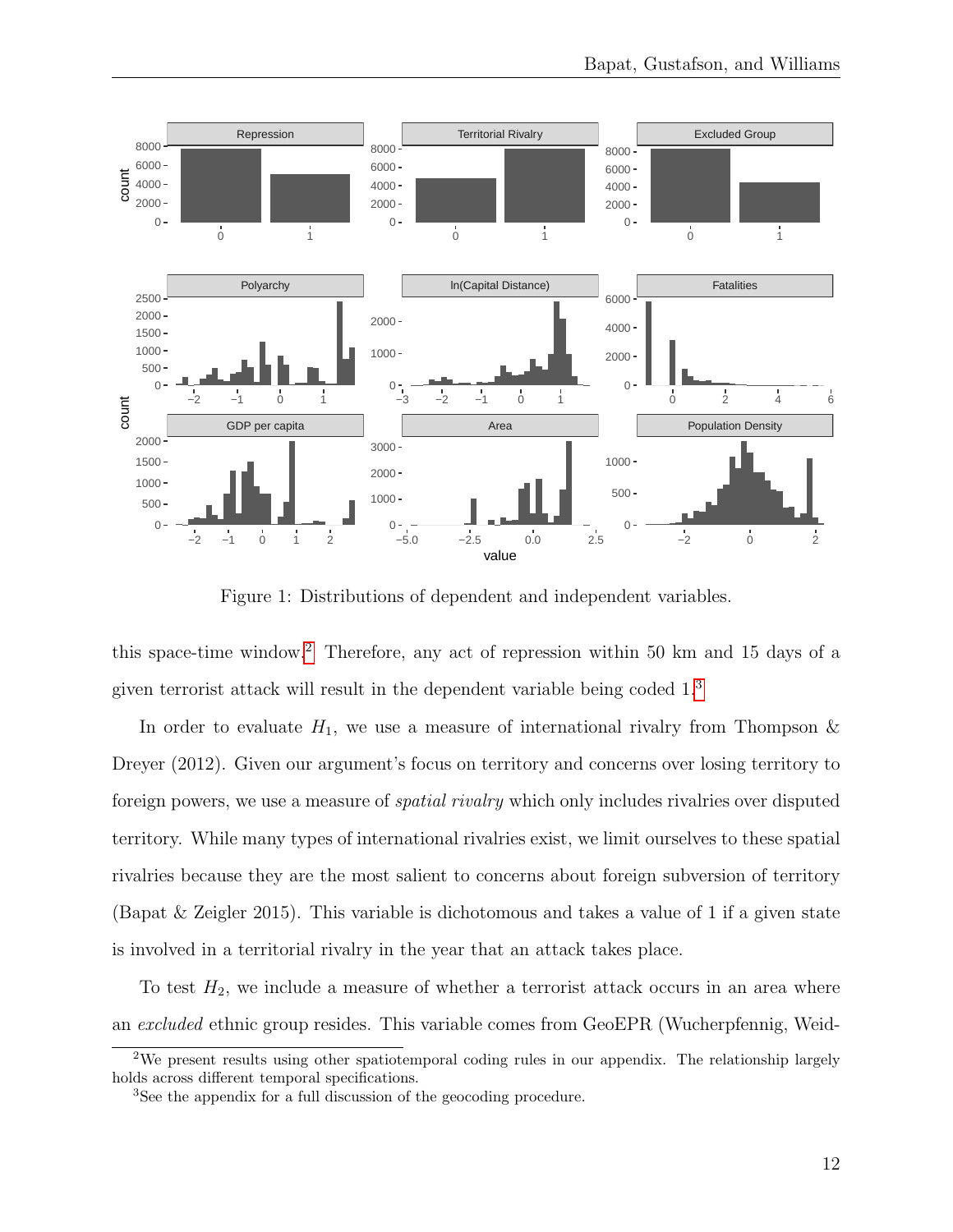mann, Girardin, Cederman & Wimmer 2011, Vogt, Bormann, Rüegger, Cederman, Hunziker & Girardin 2015) and we code this variable as 1 if an attack occurred within the territory of a group whose EPR status is discriminated, powerless, or excluded in the year the attack occurred.



Figure 2: This figure shows the average *polyarchy* measure for each country in the sample from 1992-2010.

We use the *polyarchy* variable from the Varieties of Democracy (V-Dem) dataset to assess  $H_3$  (Coppedge *et al.* 2017). V-Dem divides democracy into electoral, liberal, participatory, deliberative, and egalitarian aspects, and the *polyarchy* variable captures the degree to which electoral democracy is achieved in a given country-year based upon a combination of several indices of electoral behavior and expert opinion. Polyarchy captures "the core [democratic] value of making rulers responsive to citizens," (Coppedge et al. 2017, 49) so this variable aligns well with our theoretical argument that leaders may use repression in hybrid regimes to gain increased political support. This measure is continuous, ranging in our sample from a minimum of .086 (Iraq in 1992) to a maximum of .774 (Israel in 1994 and 1995). Figure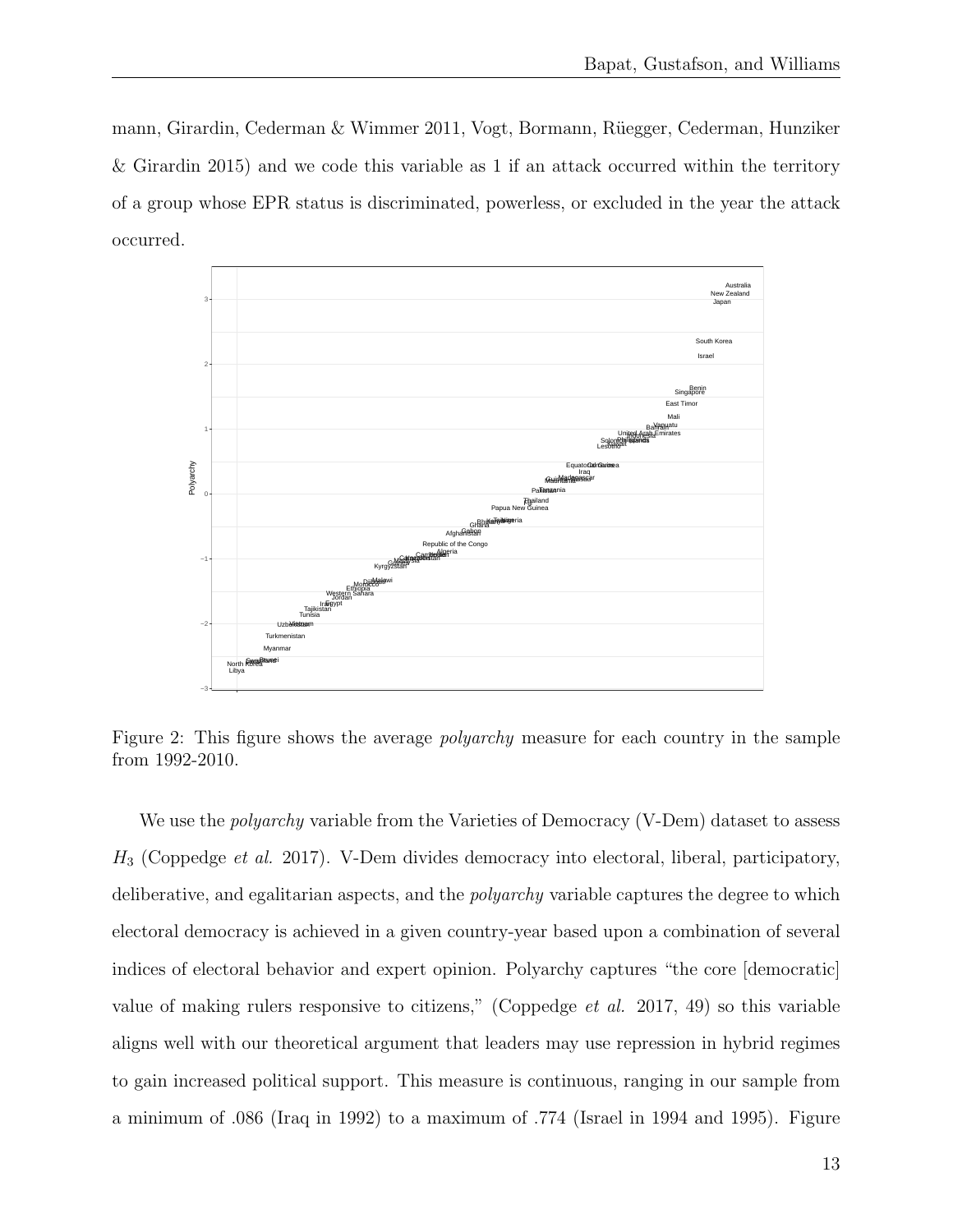1 shows the average measure polyarchy for each country across all 20 years in our sample. Because we believe that competitive authoritarian regimes are most likely to respond to terrorism with repression, we expect this variable to have a curvilinear relationship with the likelihood of repression. Therefore, we include the squared term of *polyarchy* to capture this inverted-U relationship.

We condition our analysis on several variables that may be related to the likelihood that a government uses repression in response to a given terrorist attack and our explanatory variables of interest. First, we use three spatial control variables including the distance to the capital within a country, the area of a given country, and the population density where the terrorist attack occurred. We include the log-transformed *distance to the capital* in km to account for the fact that governments will be more likely to violently crackdown in areas which they control (Buhaug 2010). We use the *area* of a country in  $km^2$  in our model to control for differences in distance across country size (Buhaug & Lujala 2005). Finally, we control for *population density* to account for the possibility that the likelihood of a repressive response is contingent on the distribution of citizens in a given area (Raleigh & Hegre 2009, Braithwaite & Johnson  $2015$ .<sup>[4](#page-13-0)</sup>

In addition to our spatial control variables, we control for one other event-level variable and one country-year level variable. First, we include a log-transformed measure of the number of *fatalities* that result from a given terrorist attack. The inclusion of this variable accounts for the idea that governments may be more likely to employ repression following the most lethal terrorist attacks. Second, we control for the per capita GDP in a given country-year to capture the effect of state capacity on the likelihood of repression given a terrorist attack. We log-transform this variable to account for non-normality.

<span id="page-13-0"></span><sup>&</sup>lt;sup>4</sup>We record *population density* in persons/ $km^2$  by extracting the value at the location of each attack from the Gridded Population of the World (GPW) v4 data, a global dataset that provides population density information in 30 arc-second ( $\approx$  1km) grid cells (Center for International Earth Science Information Network - CIESIN - Columbia University 2015).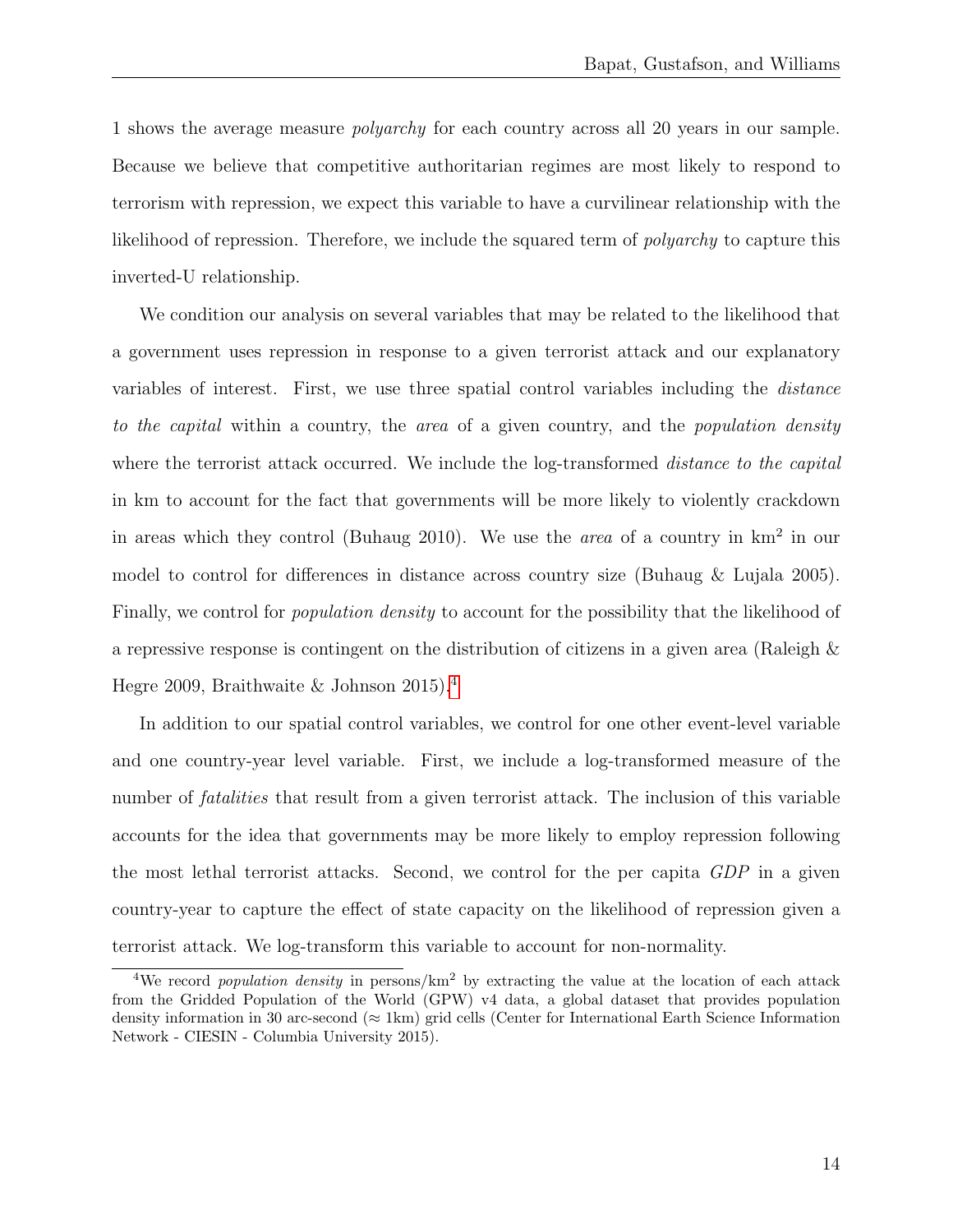|                        | Model 1  |
|------------------------|----------|
| Territorial Rivlary    | $0.52*$  |
|                        | (0.26)   |
| Polyarchy              | $1.23*$  |
|                        | (0.45)   |
| Polyarchy <sup>2</sup> | $-1.15*$ |
|                        | (0.47)   |
| Excluded               | $1.47*$  |
|                        | (0.06)   |
| ln(Capital Distance)   | $0.15*$  |
|                        | (0.04)   |
| ln(Fatalities)         | $0.23*$  |
|                        | (0.03)   |
| $ln(GDP_{PC})$         | 0.07     |
|                        | (0.10)   |
| Area                   | $-0.36*$ |
|                        | (0.09)   |
| Population Density     | $0.13*$  |
|                        | (0.03)   |
| (Intercept)            | $-1.67*$ |
|                        | (0.18)   |
| $\sigma_{\alpha}^2$    | 1.35     |
| Observations           | 12829    |
| $*_{p}$ < 0.05         |          |

Table 1: Logistic regression results pooled from all five imputed datasets with standard errors corrected using Rubin's rules (Rubin 1987).  $\sigma_{\alpha}^2$  is the variance of the 268 country year random intercepts.

# Results

We estimate a logistic regression with random intercepts by country-year since we have an event-level dependent variable and several country-year level explanatory variables. We use multiple imputation via the mice package in R (van Buuren & Groothuis-Oudshoorn 2011) to account for missingness in three of our control variables. Therefore, we estimate five separate regressions via maximum likelihood and pool the results for presentation using Rubin's rules (Rubin 1987). Table 2 contains the pooled results of the logistic regression with random intercepts by country-year on our multiply imputed datasets. It shows the estimated coef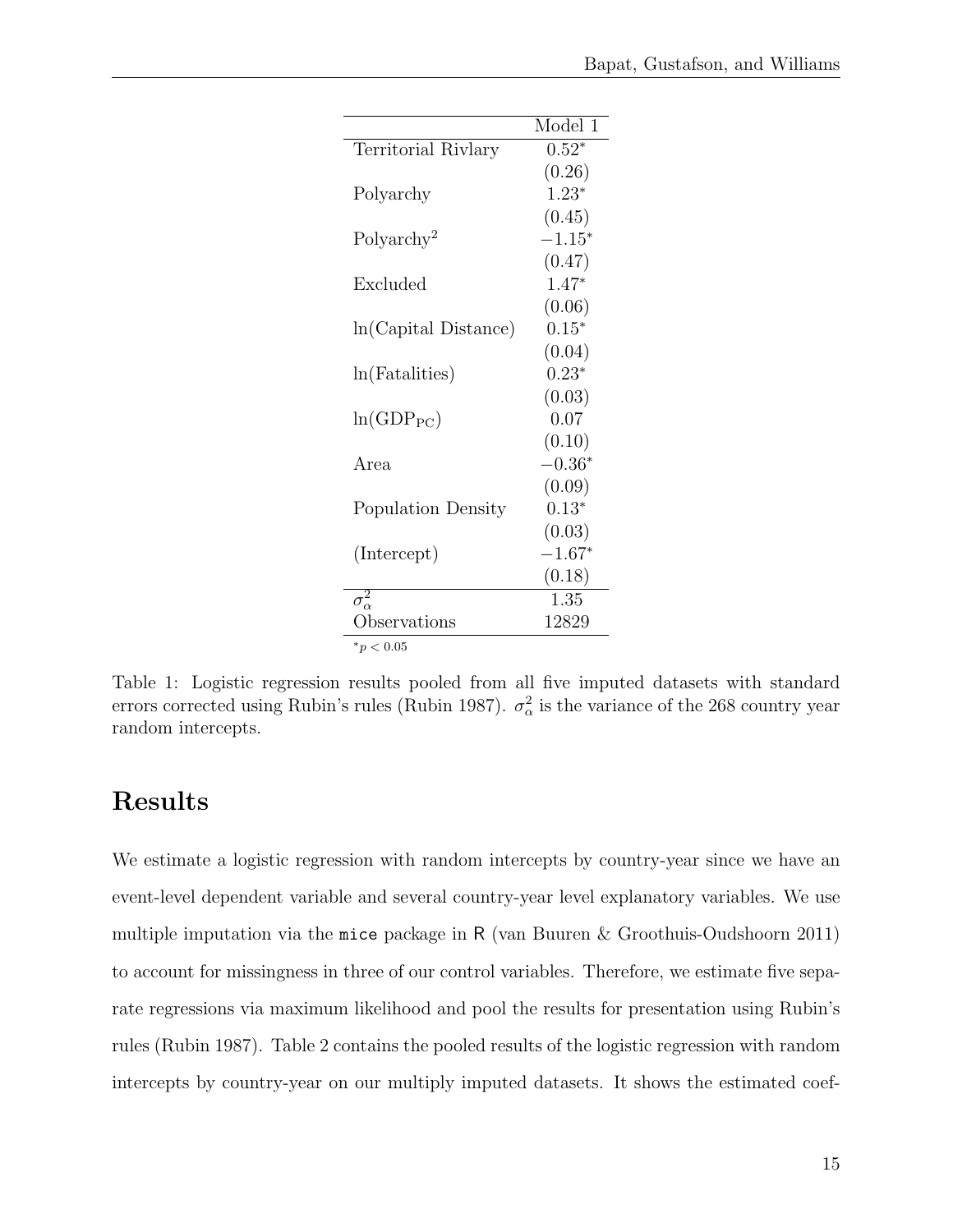ficient, standard error, p-value, and 95% confidence interval for each independent variable. In general, we find support for each of our hypotheses.



Figure 3: This figure shows the predicted probability of repression following a terrorist attack absent a territorial rivalry (left) and when a state has an international rival (right). The thick horizontal line in each box shows the median predicted probability. The thin bars are the first and third quartiles of the predicted probabilities, and the whiskers approximate a 95% credible interval.

 $H_1$  suggested that states that were engaged in international territorial rivalries would be more likely to use repression in response to terrorist attacks. We find a positive association between the presence of a spatial rivalry and the likelihood that a state will use violent repression. The p-value on the *spatial rivalry* variable is 0.06. Therefore, while it falls just outside of the conventional range of statistical significance, we can be reasonably confident in the positive association. Additionally, we find a sizeable substantive impact of the presence of an international territorial rivalry. Figure 3 shows the predicted probability of repression in the absence and presence of a spatial rivalry.<sup>[5](#page-15-0)</sup> Here we see that the predicted probability

<span id="page-15-0"></span> ${}^{5}$ For all of our predicted probabilities, we use the median country-year random effect (Somalia in 1996).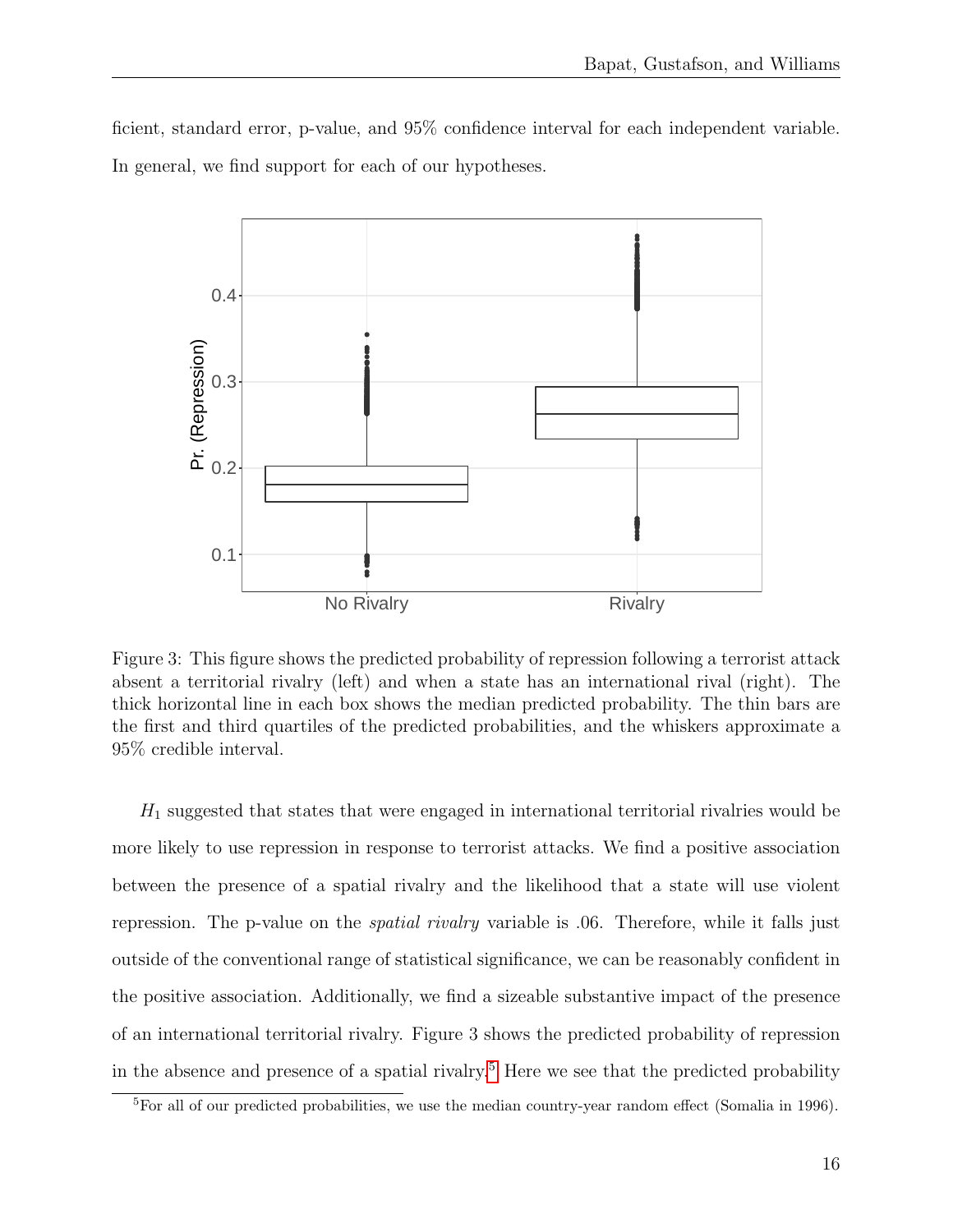of repression following a terrorist attack is about .18 in countries that are not engaged in territorial rivalries. However, the predicted probability of repression rises to about .26 in countries that are involved in spatial rivalries. Thus, our model suggests that governments engaged in territorial international rivalries are roughly 44% more likely on average to use repression following a terrorist attack. This finding lends support to the argument that governments with an international rival may use repression out of a legitimate fear that rivals are attempting to destabilize territory.



Figure 4: This figure shows the predicted probability of repression following a terrorist attack absent an excluded group (left) and when an attack occurs in an area where an excluded minority group resides (right). The thick horizontal line in each box shows the median predicted probability. The thin bars are the first and third quartiles of the predicted probabilities, and the whiskers approximate a 95% credible interval.

 $H_2$  suggests that states will be most likely to respond to terrorism with repression when the terrorist attack occurs in a region with an excluded ethnic minority. The coefficient on our binary indicator excluded is positively associated with the likelihood of repression and statistically different from 0 at the  $p < .05$  level. In addition, we find a large substantive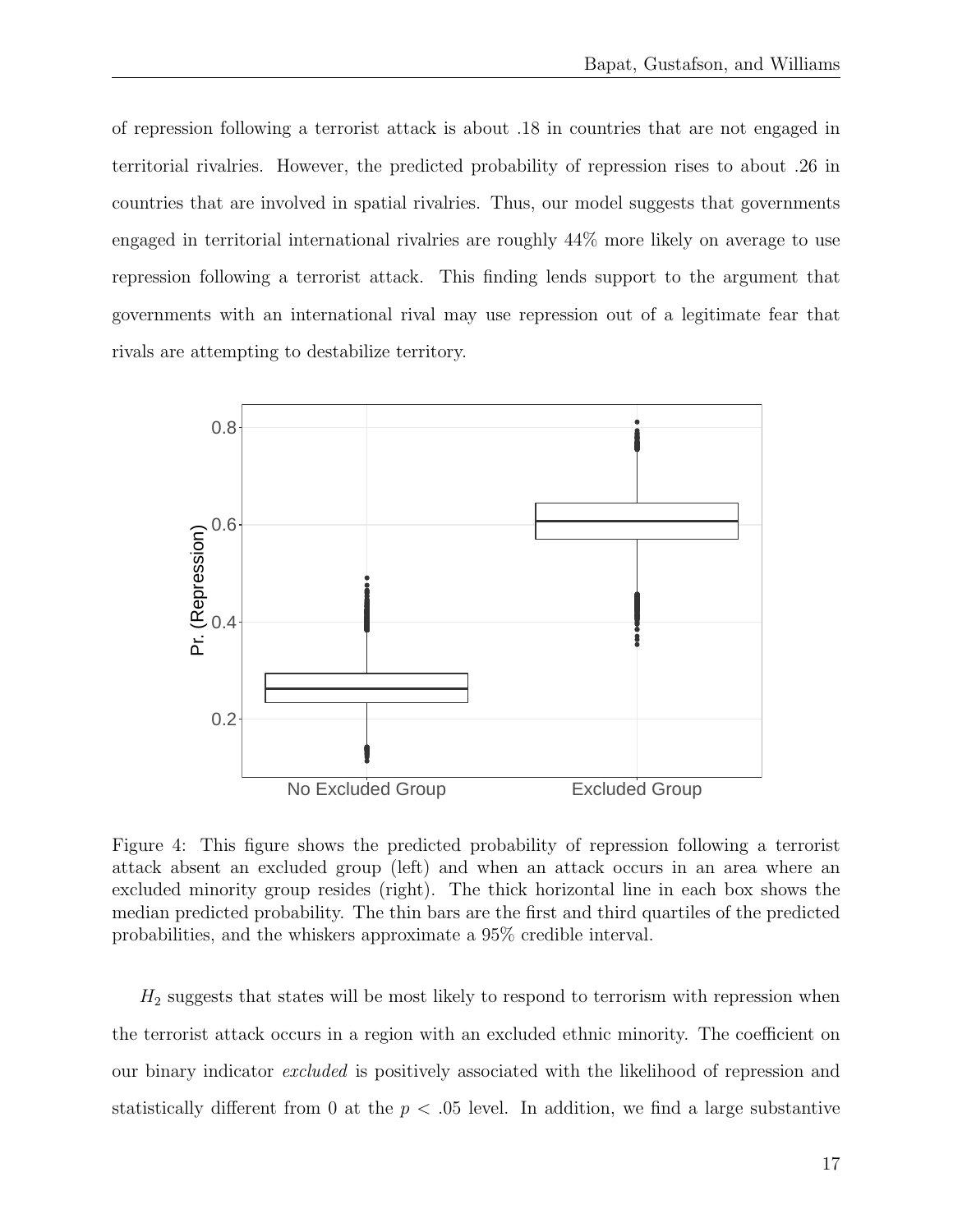effect for the presence of an excluded population on the likelihood of repression following a terrorist attack. Figure 2 shows boxplots for the predicted probability of repression when an attack occurs away from an excluded population (left) and in territory where an excluded minority resides (right). Our model predicts that states will use repression following terrorist attacks with probability .26 when the attack occurs in an area without a politically excluded minority group. This probability jumps to .61 when the attack occurs in a region with an excluded population, constituting a roughly 135% increase. Therefore, we find support for our expectation that terrorist attacks occurring in a region populated by an excluded minority group will be more likely to lead to government repression. This suggests that terror can be used opportunistically to attack excluded groups.



Figure 5: This figure shows the predicted probability of repression following a terrorist attack as a function of polyarchy absent a territorial rivalry (left) and when a state has an international rival (right). The grey shaded area shows the 95% confidence intervals, and the black tick-marks on the bottom of each panel show the distribution of observed values of polyarchy.

Finally, leading up to  $H_3$ , we argued that competitive authoritarian regimes would be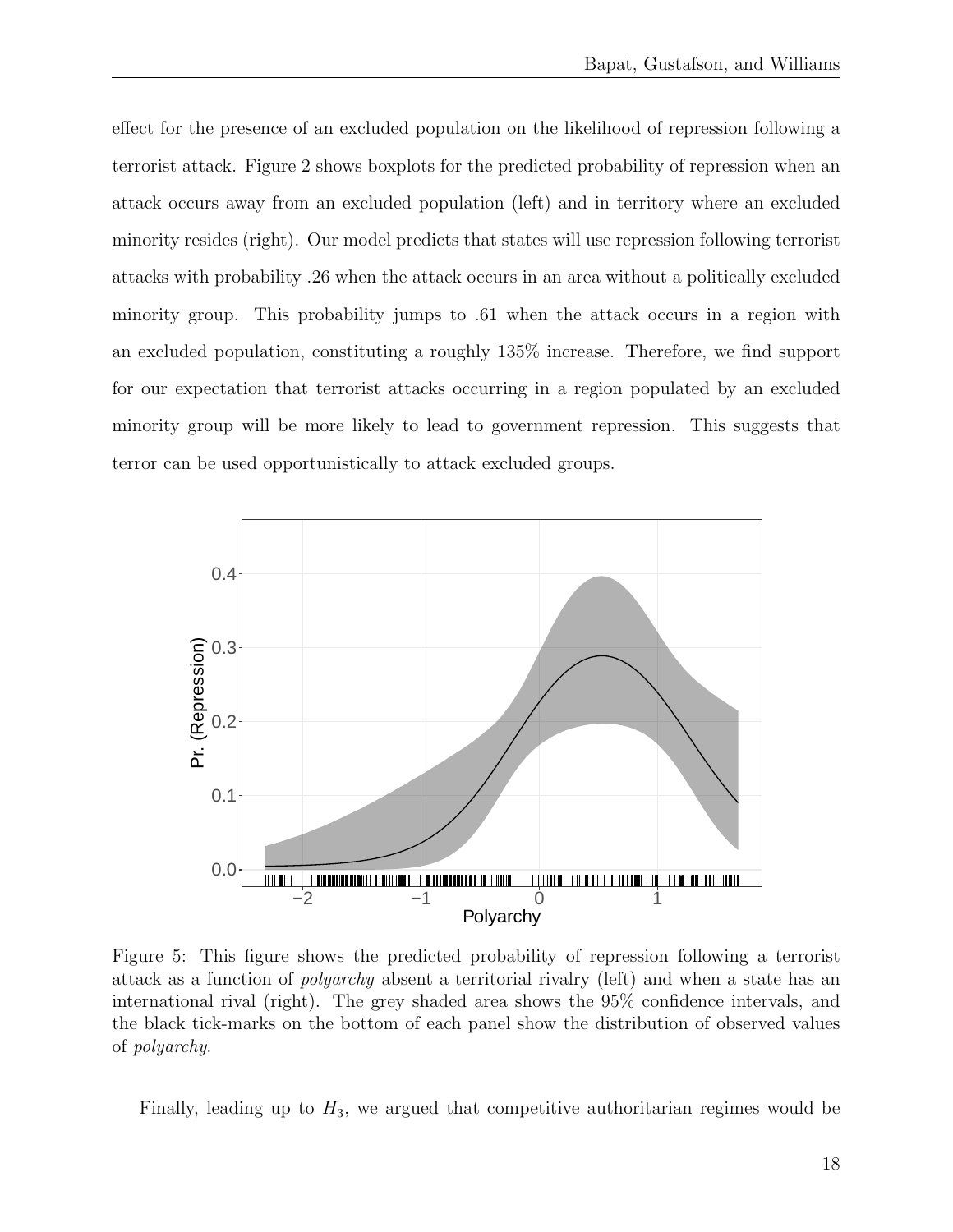more likely than both pure autocracies and democracies to respond to a terrorist attack with repression if they were engaged in an interstate rivalry. From Table 2, we can see that the *polyarchy* measure is positively related to the likelihood of repression, and the *polyarchy*<sup>2</sup> term is negatively associated with the likelihood of repression following a terrorist attack. Both of these terms are statistically significant at the  $p < .05$  level. These trends suggest an inverted-U relationship between polyarchy and the likelihood of repression following a terrorist attack, supporting our hypothesis.

We present the predicted probability of repression as a function of *polyarchy* and *spatial* rivalry in Figure 4 along with 95% confidence intervals. The left side of Figure 4 shows the probability of repression over values of polyarchy conditional on a state not being involved in a spatial rivalry, and the right side shows the probability given that a state is engaged in a territorial rivalry. In each case, the predicted probability of repression following a terrorist attack is maximized for competitive authoritarian regimes. Interestingly, our model predicts the likelihood of repression to be lowest for the most autocratic states and at a moderate level for the most democratic states in our sample.[6](#page-18-0)

Our model predicts a probability of repression of about 0 for the most autocratic states. This may reflect the fact that repression is still occurring in these states, but that information is so tightly controlled that the events fail to be included in the newswire services that the GED draws on. The predicted probability of repression for the most democratic states is about .09. Additionally, the probability of repression following a terrorist attack reaches a maximum of about .29 when states for quasi-democratic countries. These results support our hypothesis that competitive authoritarian governments will be the most likely to respond to terrorism with repression.

We find that several of our control variables have an effect that is statistically different from 0. First, the distance from the capital where an attack occurs is positively associated with the likelihood of repression following a terrorist attack. Thus, our model indicates

<span id="page-18-0"></span><sup>&</sup>lt;sup>6</sup>This is likely driven by Israel's inclusion in the sample, as the Israeli state has one of the higher *polyarchy* measures and repressive events in the sample.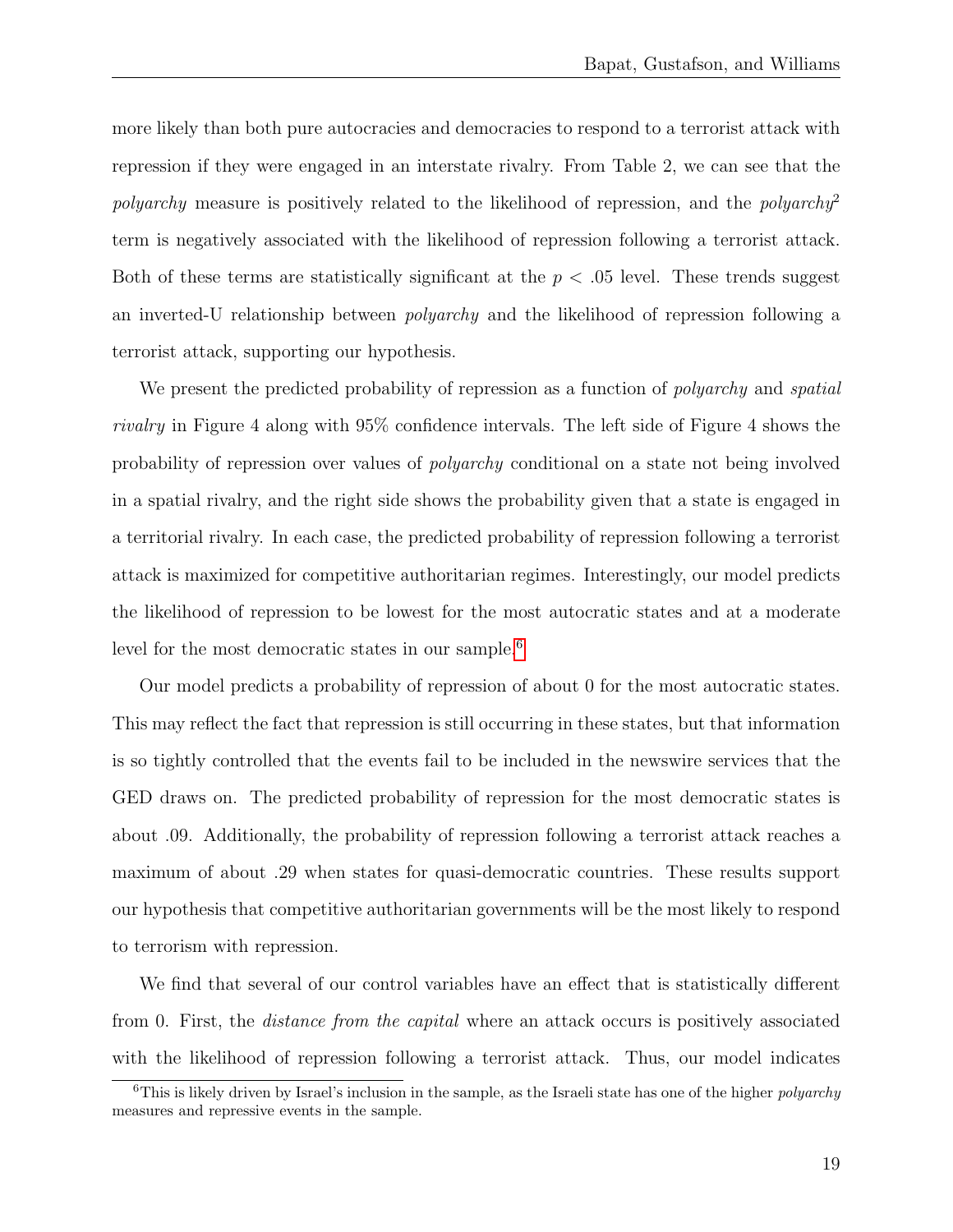that governments are more likely to use repression as a response to terrorist attacks as they occur in less state-controlled areas. Next, we find that the number of *fatalities* that a terrorist attack causes is positively associated with the likelihood of repression. This finding is intuitive, as governments are more likely to violently crackdown following larger terrorist attacks. Finally, we a positive association between the population density of the area where an attack takes place and the likelihood that a government will respond with repression. This indicates that states are more likely to use repression as a response to terrorist attacks in cities and other densely populated areas.

## Conclusion

This study began with the question: why do governments respond to terrorist attacks with violence, given that the damage these groups cause is often inconsequential and violence typically increases popular support for terrorist groups? We identify two explanations for this behavior. First, we argue that while terrorists typically fail in their strategic aims, these groups can be effective at undermining government control in smaller geographic areas. Terrorist attacks in these areas may signal that the government is losing control in smaller pockets of its territory. Since a state's power is endogenous to the territory and the population in controls, the loss of some of these territories may significantly harm a government's ability to defend itself against internal, and more importantly, external adversaries. This problem is particularly concerning if terrorists have foreign support. In these cases, terrorist activity may represent an effort by a foreign state to destabilize the government's power. Further, since these terrorists are foreign agents, the government may be unable to negotiate with these groups. As a result, governments may turn to repression in a desperate effort to disarm the terrorist group, and protect its territory from foreign rivals.

The threat of losing key territories to terrorists opens the door for governments to use repression opportunistically. Since governments maintain private information about how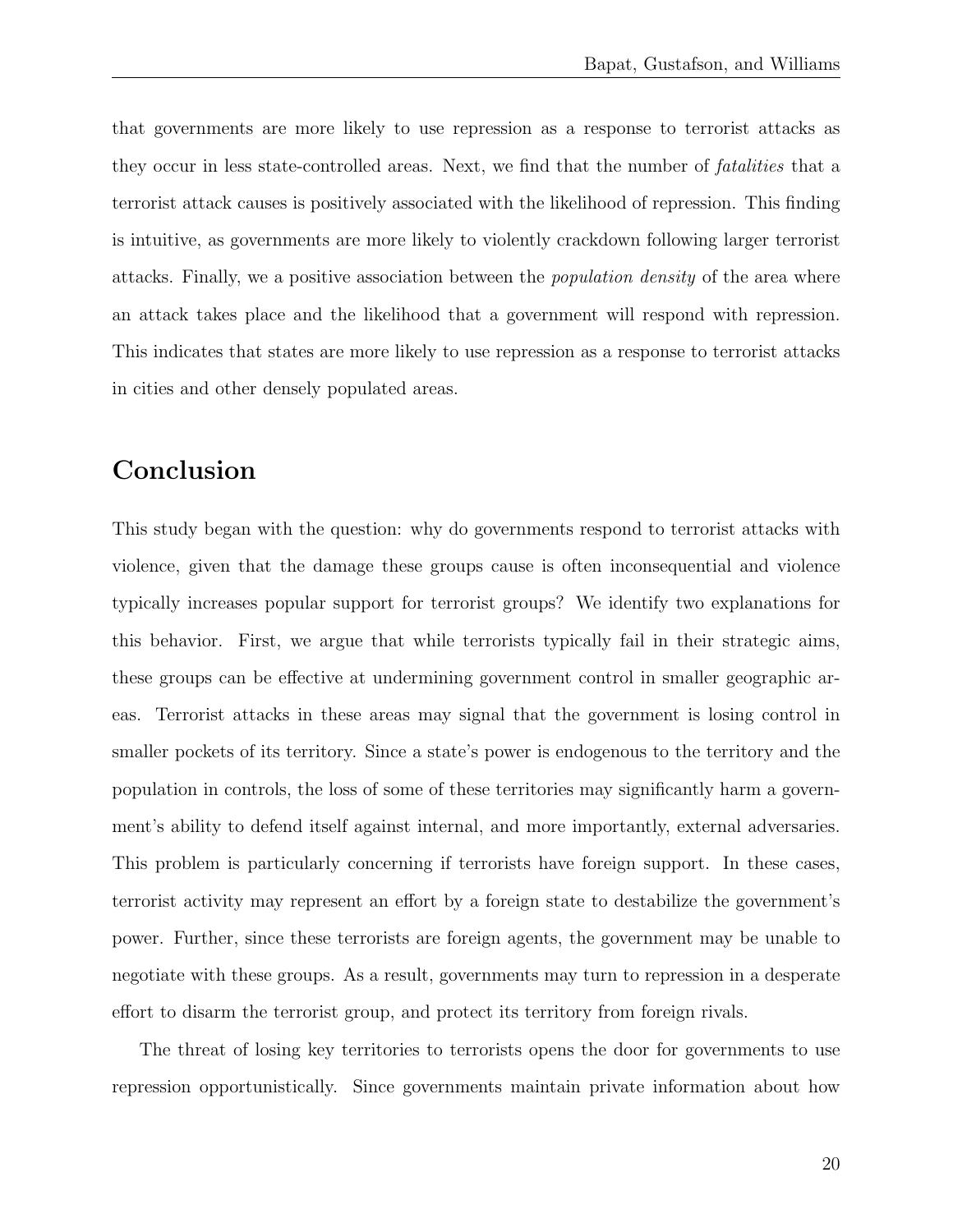significant a threat terrorist groups pose, governments may exploit the fear of these groups to repress their political adversaries. Doing so may enable leaders to stay in power indefinitely, and permanently marginalize any political threats to their rule. We demonstrate that leaders may bolster their standing by attacking excluded groups following terrorist attacks, and are more likely to do so in competitive authoritarian systems. In these states, leaders may face some political competition, and have the ability to use force against their populations. These results demonstrate that governments may have strategic reasons to repress following terrorist attacks, leaders may also manipulate the threat of terrorism in order to maximize their retention.

Our results also show that international rivalries can have huge implications for the domestic politics of rival countries. Territorial rivalries can lead to increased tensions between states, and they can also lead increased violence within states in two ways. First, international opponents may be sponsoring terrorist groups within their rival's borders, leading to increased anti-government violence. Second, the presence of an international rivalry can lead governments to believe that repression represents their best recourse in the wake of a terrorist attack. The conclusion that an international rivalry can affect domestic politics continues a growing trend of international relations research on the effects of the international system of intrastate policies.

These findings contribute to the abundant literature that attempts to explain puzzling empirical patterns of repressive responses. By accounting for the domestic political calculus of leaders—especially those in competitive authoritarian regimes—we show that government repression is not necessarily an overreaction to terrorist attacks. It may be the best response to a foreign rival, or it could be a calculated decision made by a leader trying to maintain her hold on power. While violent repression may lead politically excluded populations to take up arms against the government, domestic political gains can outweigh this risk.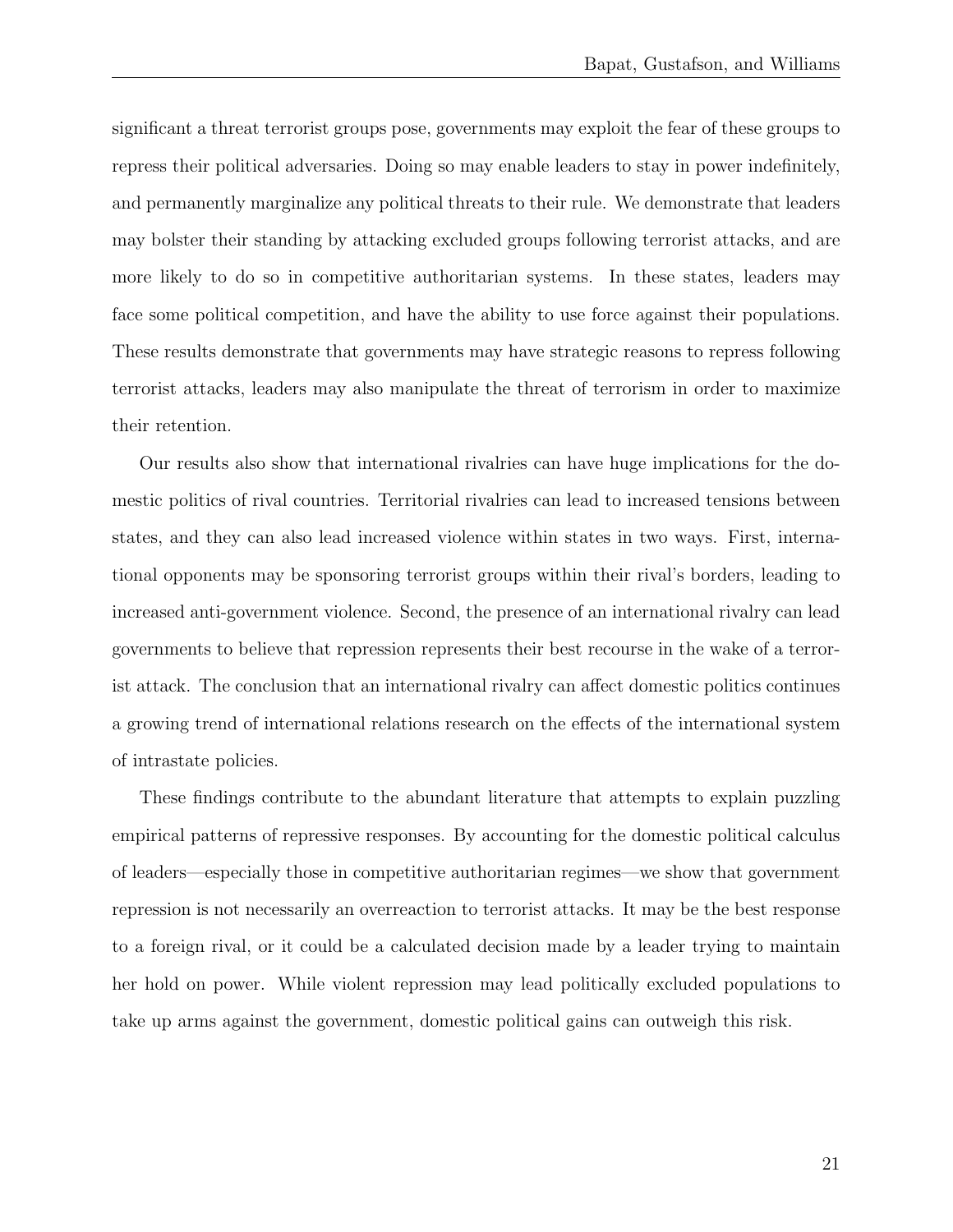# References

- Abrahms, Max. 2012. "The Political Effectiveness of Terrorism Revisited." Comparative Political Studies 45(3):366–393.
- Bapat, Navin A. & Sean Zeigler. 2015. "Terrorism, Dynamic Commitment Problems, and Military Conflict." American Journal of Political Science pp.  $n/a-n/a$ .
- Bivand, Roger, Colin Rundel, Edzer Pebesma & Karl Ove Hufthammer. 2016. "Rgeos: Interface to Geometry Engine - Open Source (GEOS).".
- Braithwaite, Alex & Shane D. Johnson. 2015. "The Battle for Baghdad: Testing Hypotheses About Insurgency From Risk Heterogeneity, Repeat Victimization, and Denial Policing Approaches." Terrorism and Political Violence 27(1):112–132.
- Bueno de Mesquita, Ethan & Eric S. Dickson. 2007. "The Propaganda of the Deed: Terrorism, Counterterrorism, and Mobilization." American Journal of Political Science 51(2):364–381.
- Buhaug, Halvard. 2010. "Dude, Where's My Conflict? LSG, Relative Strength, and the Location of Civil War." *Conflict Management and Peace Science* 27(2):107–128.
- Buhaug, Halvard & Päivi Lujala. 2005. "Accounting for Scale: Measuring Geography in Quantitative Studies of Civil War." Political Geography 24(4):399–418.
- Buhaug, Halvard, Scott Gates & Päivi Lujala. 2009. "Geography, Rebel Capability, and the Duration of Civil Conflict." Journal of Conflict Resolution 53(4):544–569.
- Byman, Daniel. 2005. Deadly Connections: States That Sponsor Terrorism. Cambridge, UK ; New York: Cambridge University Press.
- Cederman, Lars-Erik, Andreas Wimmer & Brian Min. 2010. "Why Do Ethnic Groups Rebel?: New Data and Analysis." World Politics 62(1):87–119.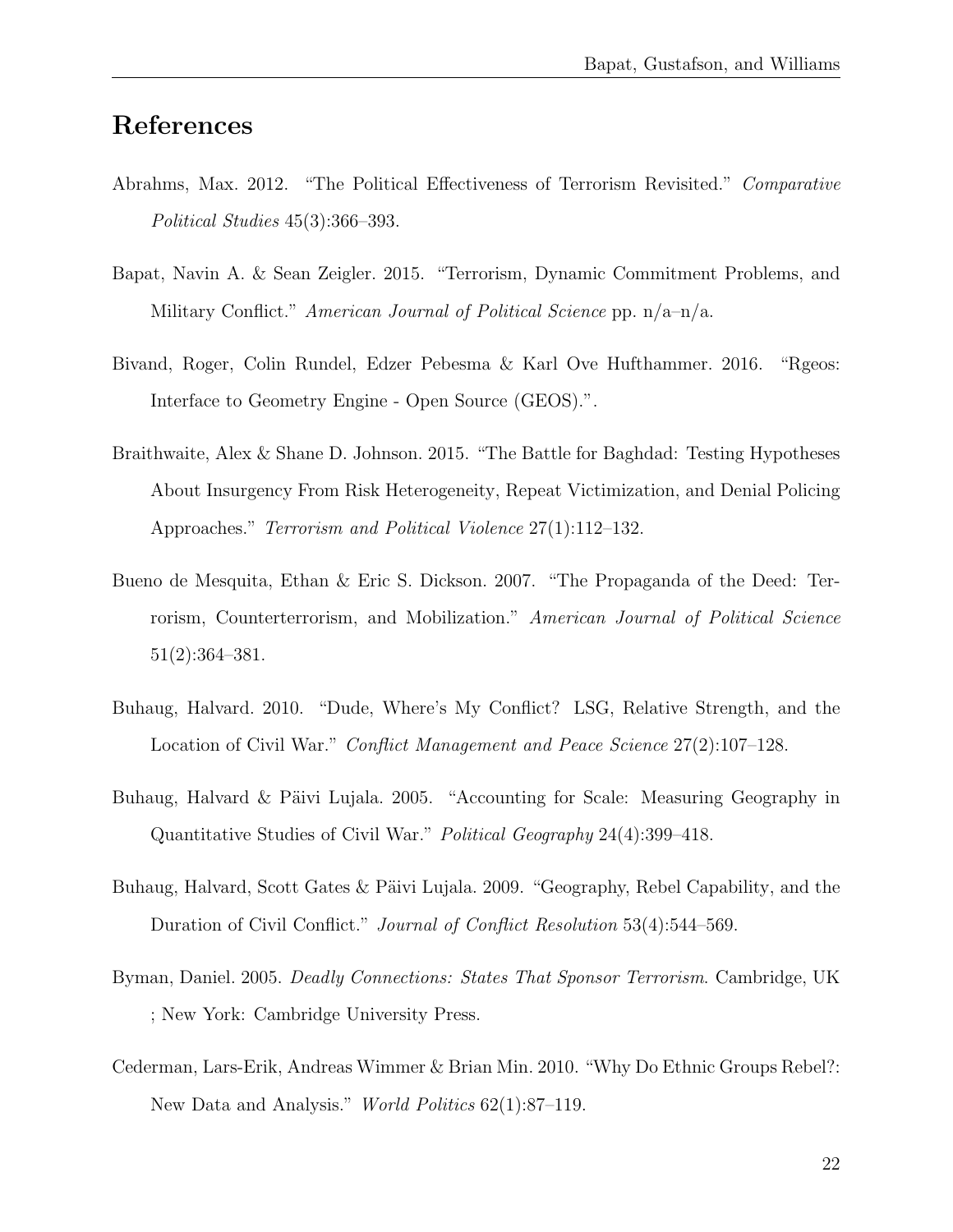- Center for International Earth Science Information Network CIESIN Columbia University. 2015. Gridded Population of the World, Version 4 (GPWv4): Population Density. Technical report NASA Socioeconomic Data and Applications Center (SEDAC) Palisades,  $NY:$ .
- Center for International Earth Science Information Network CIESIN Columbia University; United Nations Food and Agriculture Programme - FAO; Centro Internacional de Agricultura Tropical - CIAT. 2005. Gridded Population of the World, Version 3 (GPWv3): Population Count Grid. Technical report NASA Socioeconomic Data and Applications Center (SEDAC) Palisades, NY: .
- Coppedge, Michael, John Gerring, Staffan I. Lindberg, Svend-Erik Skaaning, Jan Teorell, David Altman, Frida Andersson, Michael Bernhard, M. Steven Fish & Adam Glynn. 2017. "V-Dem Codebook V7.".
- Cronin, Audrey. 2009. How Terrorism Ends: Understanding the Decline and Demise of Terrorist Campaigns. Princeton: Princeton University Press.
- de la Calle, Luis & Ignacio Sánchez-Cuenca. 2012. "Rebels without a Territory An Analysis of Nonterritorial Conflicts in the World, 1970–1997." Journal of Conflict Resolution 56(4):580–603.
- Fearon, James D. 1995. "Rationalist Explanations for War." International Organization 49(3):379–414.
- Fearon, James D. & David D. Laitin. 2003. "Ethnicity, Insurgency, and Civil War." The American Political Science Review 97(1):75–90.
- Findley, Michael G. & Joseph K. Young. 2012. "Terrorism and Civil War: A Spatial and Temporal Approach to a Conceptual Problem." Perspectives on Politics 10(02):285–305.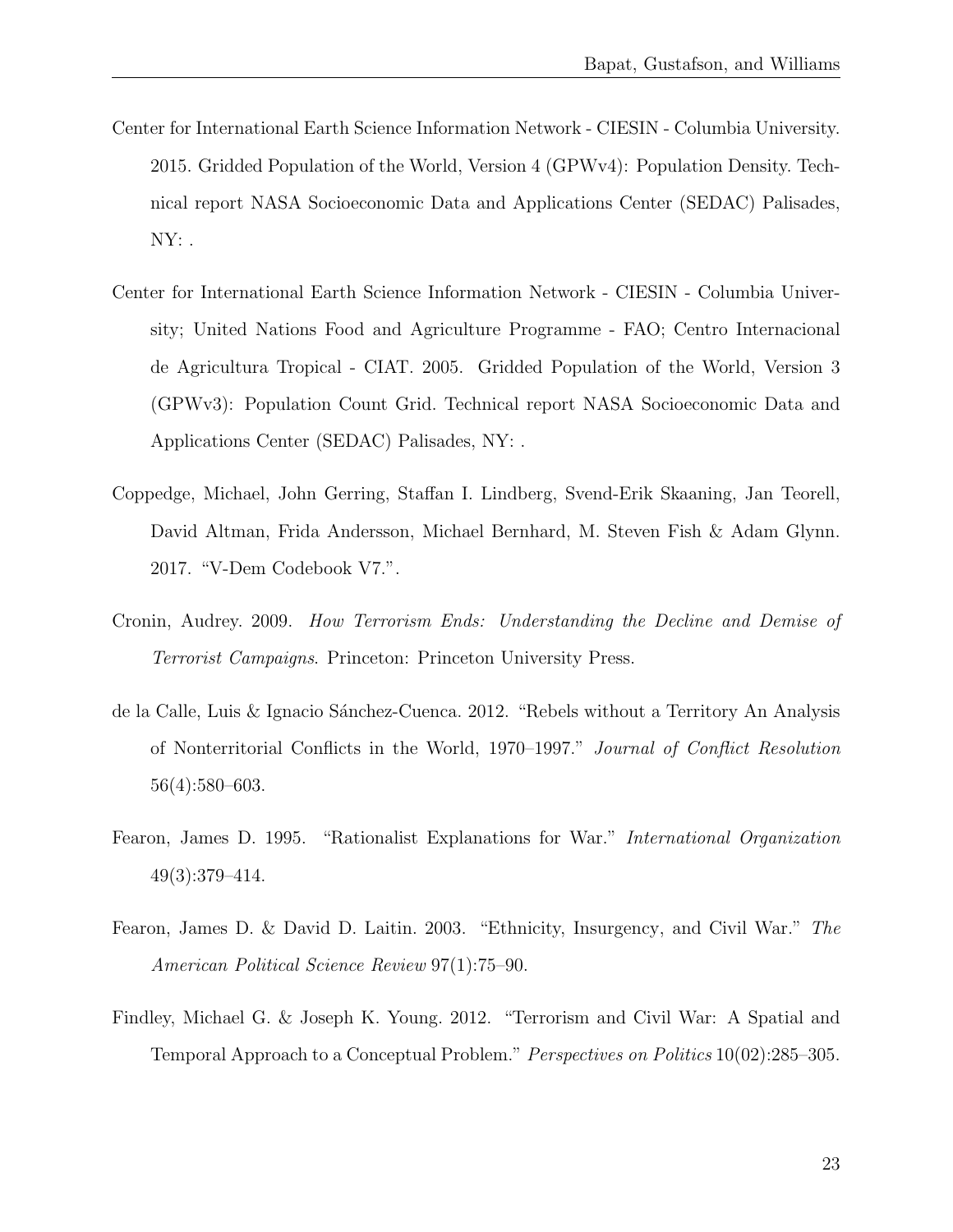- Fjelde, Hanne & Indra De Soysa. 2009. "Coercion, Co-Optation, or Cooperation?: State Capacity and the Risk of Civil War, 1961—2004 \*." Conflict Management and Peace Science 26(1):5–25.
- Gaibulloev, Khusrav & Todd Sandler. 2014. "An Empirical Analysis of Alternative Ways That Terrorist Groups End." Public Choice 160(1-2):25–44.
- Hendrix, Cullen S. 2010. "Measuring State Capacity: Theoretical and Empirical Implications for the Study of Civil Conflict." Journal of Peace Research 47(3):273–285.
- Hijmans, Robert J., Jacob van Etten, Joe Cheng, Matteo Mattiuzzi, Michael Sumner, Jonathan A. Greenberg, Oscar Perpinan Lamigueiro, Andrew Bevan, Etienne B. Racine, Ashton Shortridge & Aniruddha Ghosh. 2017. "Raster: Geographic Data Analysis and Modeling.".
- Jones, Seth G. & Martin C. Libicki. 2008. How Terrorist Groups End. Product Page RAND.
- Kalyvas, Stathis. 2006. The Logic of Violence in Civil War. Cambridge; New York: Cambridge University Press.
- LaFree, Gary. 2010. "The Global Terrorism Database: Accomplishments and Challenges." Perspectives on Terrorism 4(1).
- LaFree, Gary & Laura Dugan. 2007. "Introducing the Global Terrorism Database." Terrorism and Political Violence 19(2):181–204.
- Lujala, Päivi. 2010. "The Spoils of Nature: Armed Civil Conflict and Rebel Access to Natural Resources." Journal of Peace Research 47(1):15–28.
- Poushter, Jacob. 2015. "Deep Divisions in Turkey as Election Nears.".
- Powell, Robert. 2006. "War as a Commitment Problem." International Organization 60(1):169–203.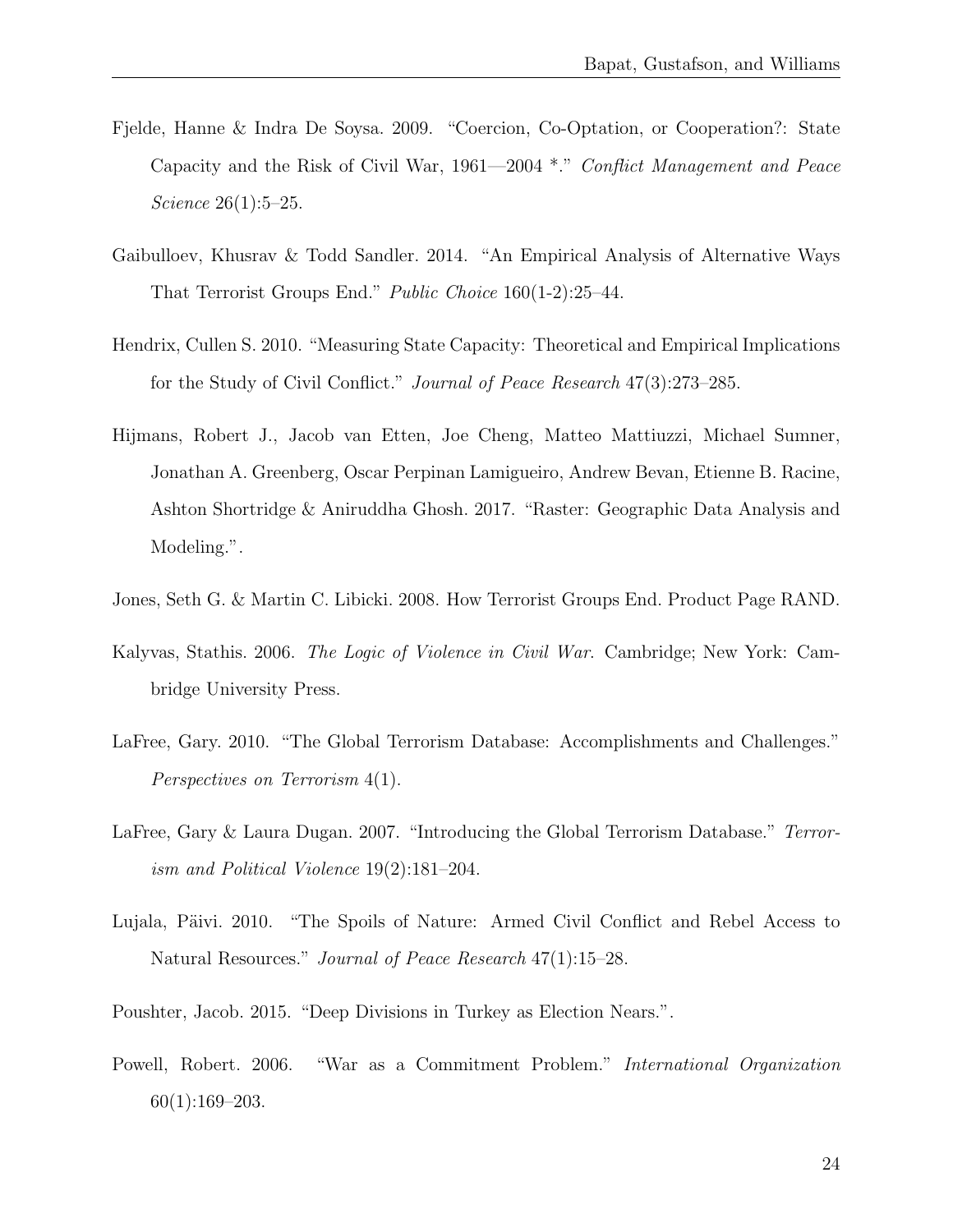- Raleigh, Clionadh & Håvard Hegre. 2009. "Population Size, Concentration, and Civil War. A Geographically Disaggregated Analysis." Political Geography 28(4):224–238.
- Rosendorff, B. Peter & Todd Sandler. 2004. "Too Much of a Good Thing?: The Proactive Response Dilemma." Journal of Conflict Resolution 48(5):657–671.
- Rubin, Donald. 1987. Multiple Imputation for Nonresponse in Surveys. Wiley.
- Rustad, Siri Aas & Helga Malmin Binningsbø. 2012. "A Price Worth Fighting for? Natural Resources and Conflict Recurrence." Journal of Peace Research 49(4):531–546.
- Schutte, Sebastian. 2015. "Geography, Outcome, and Casualties A Unified Model of Insurgency." Journal of Conflict Resolution 59(6):1101–1128.
- Scott, James. 2009. The Art of Not Being Governed: An Anarchist History of Upland Southeast Asia. New Haven: Yale University Press.
- Shapiro, Jacob. 2013. The Terrorist's Dilemma: Managing Violent Covert Organizations. Princeton: Princeton University Press.
- Shapiro, Jacob N. & David A. Siegel. 2007. "Underfunding in Terrorist Organizations." International Studies Quarterly 51(2):405–429.
- Shapiro, Jacob N. & David A. Siegel. 2012. "Moral Hazard, Discipline, and the Management of Terrorist Organizations." World Politics 64(01):39–78.
- Sorens, Jason. 2011. "Mineral Production, Territory, and Ethnic Rebellion: The Role of Rebel Constituencies." Journal of Peace Research 48(5):571–585.
- Suárez, Alfredo Rangel. 2000. "Parasites and Predators: Guerrillas and the Insurrection Economy of Colombia." Journal of International Affairs 53(2):577–601.
- Sundberg, Ralph & Erik Melander. 2013. "Introducing the UCDP Georeferenced Event Dataset." *Journal of Peace Research* 50(4):523–532.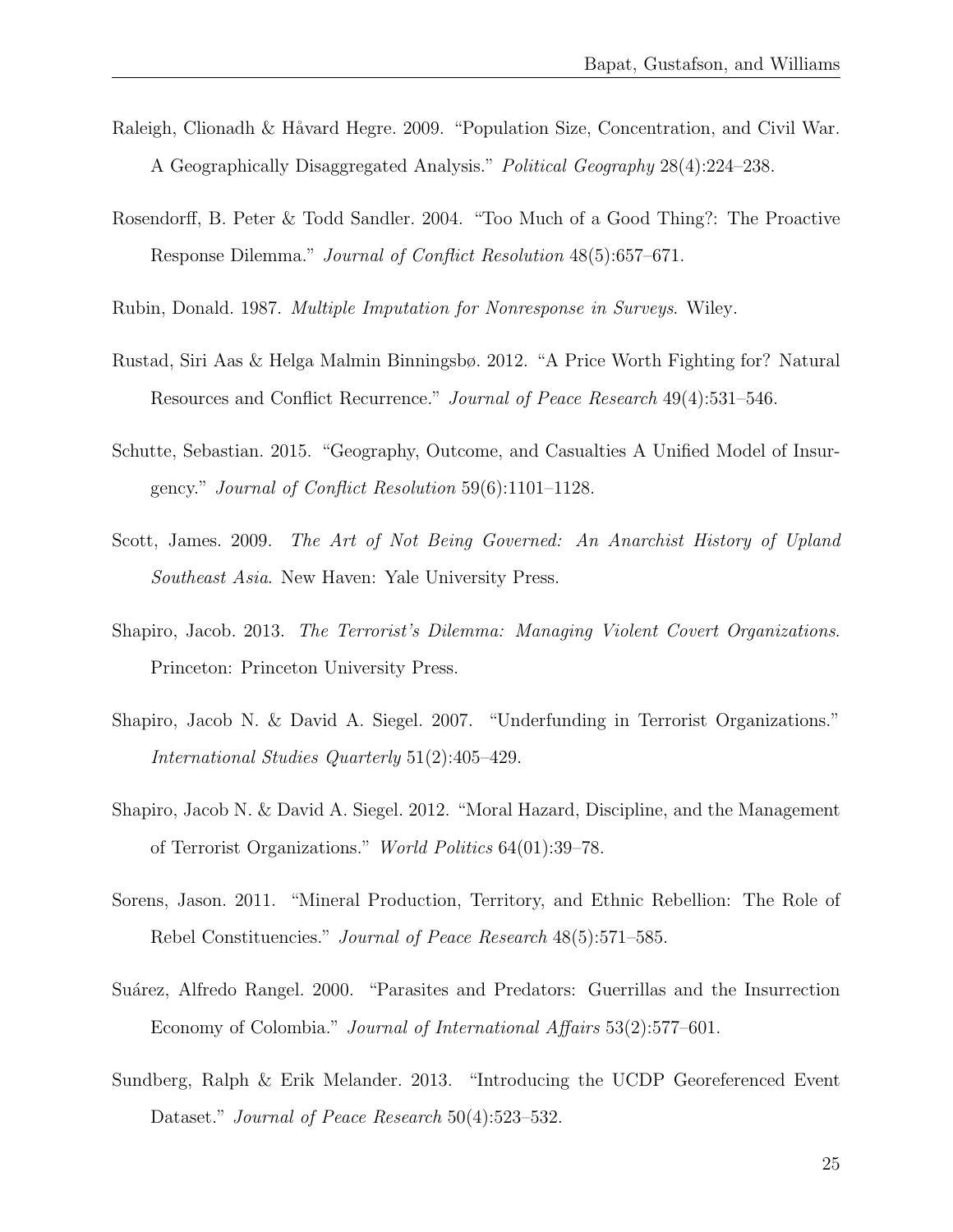- Thompson, William & David R. Dreyer. 2012. Handbook of International Rivalries: 1494- 2010. Washington, DC: SAGE/CQ Press.
- van Buuren, Stef & Karin Groothuis-Oudshoorn. 2011. "Mice: Multivariate Imputation by Chained Equations in R." Journal of Statistical Software 45(3).
- Vogt, Manuel, Nils-Christian Bormann, Seraina R¨uegger, Lars-Erik Cederman, Philipp Hunziker & Luc Girardin. 2015. "Integrating Data on Ethnicity, Geography, and Conflict The Ethnic Power Relations Data Set Family." Journal of Conflict Resolution 59(7):1327–1342.
- Wagner, R. Harrison. 2000. "Bargaining and War." American Journal of Political Science 44(3):469–484.
- Walter, Barbara F. 2009. "Bargaining Failures and Civil War." Annual Review of Political Science 12(1):243–261.
- Weidmann, Nils B., Doreen Kuse & Kristian Skrede Gleditsch. 2010. "The Geography of the International System: The CShapes Dataset." International Interactions 36(1):86–106.
- Weinstein, Jeremy. 2007. Inside Rebellion: The Politics of Insurgent Violence. Cambridge; New York: Cambridge University Press.
- Wucherpfennig, Julian, Nils B. Weidmann, Luc Girardin, Lars-Erik Cederman & Andreas Wimmer. 2011. "Politically Relevant Ethnic Groups across Space and Time: Introducing the GeoEPR Dataset." Conflict Management and Peace Science 28(5):423–437.
- Yackley, Ayla Jean. 2015. "Erdogan Says Turkey May Hit U.S.-Backed Syrian Kurds to Block Advance." Reuters .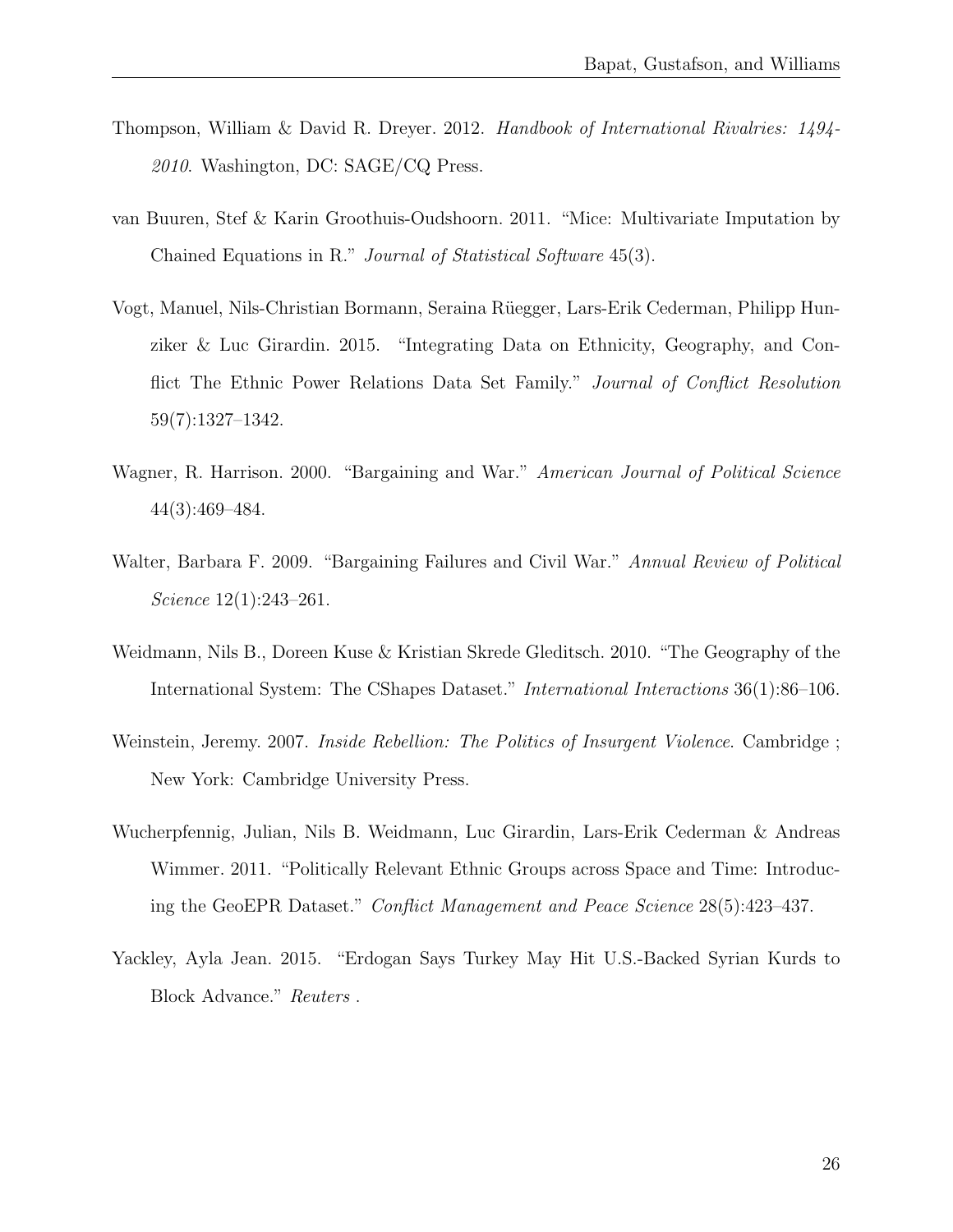# Appendix

|                    | N     | Min.             | Max.   | Mean   | Median           |
|--------------------|-------|------------------|--------|--------|------------------|
| Repression         | 12829 | $\left( \right)$ |        |        | $\theta$         |
| Spatial Rivalry    | 12829 | $\left( \right)$ |        |        |                  |
| Excluded           | 12829 | 0                |        |        | $\left( \right)$ |
| Polyarchy          | 12829 | 0.086            | 0.774  | 0.514  | 0.491            |
| ln(Dist. Capital)  | 12829 | $\left( \right)$ | 8.277  | 5.742  | 6.480            |
| ln(Fatalities)     | 12631 | $\left( \right)$ | 5.930  | 0.694  | 0.693            |
| $ln(GDP_{pc})$     | 12679 | 5.087            | 10.330 | 7.461  | 7.205            |
| ln(Area)           | 12829 | 7.454            | 16.055 | 13.528 | 13.687           |
| Population Density | 12827 | 0.036            | 10.612 | 6.344  | 6.165            |

#### <span id="page-26-0"></span>Descriptive Statistics

Table 2: Descriptive Statistics

#### Geocoding

To create our response variable, and a number of our spatially varying explanatory variables, we employ a geocoding process which draws on a number of preexisting data sources. The following appendix lists these data sources, describes the measures we create, and provides pseudocode that details the specific processes necessary to create the variables.

We get our information on terrorist attacks from the Global Terrorism Database (GTD) (LaFree & Dugan 2007, LaFree 2010). We drop attacks which occur before 1990, as this is when our population data start. We also drop attacks without geocoded location data, which reduces the sample from 170,350 to 48,649 observations. By limiting terrorist attacks to those that occur inside countries within our sample, we end up with 34,731 observations. We drop attacks that occur within the geographic borders of a state but are coded as occurring in another state, which results in our final sample size of 33,269 observations. Most of the cases are cross-border attacks e.g. an attack in Iraq that is coded as targeting Iran. This also results in dropping approximately 50 attacks in China that are coded as occurring in Macau or Hong Kong.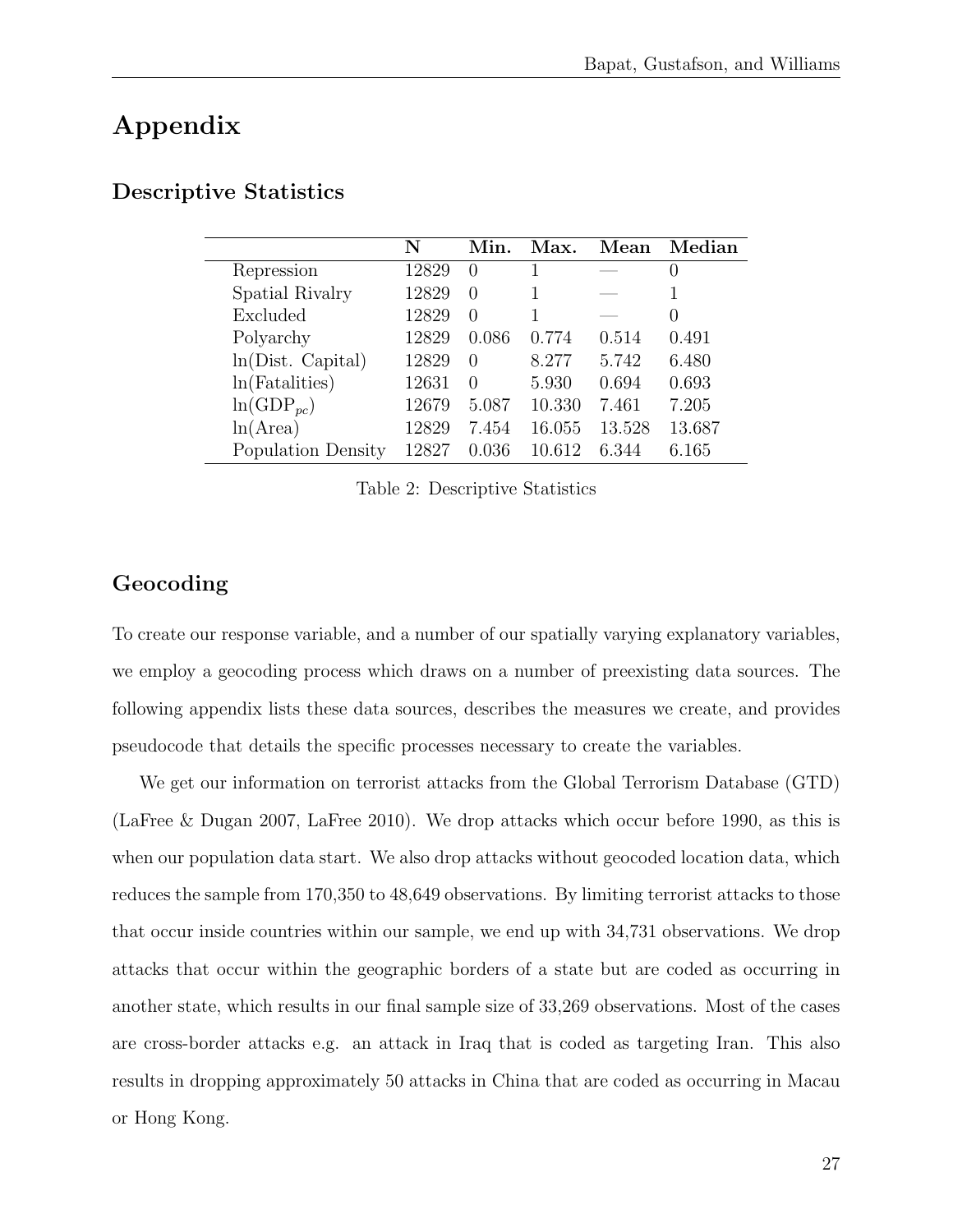

Figure 6: Correlation of explanatory variables. Correlations are calculated on the average of five imputed datasets.

We get our data on state repressive violence from the UCDP Georeferenced Events Dataset (GED) (Sundberg & Melander 2013). These data provide information on all organized political violence reported by news services in Africa, Asia, and the Middle East from 1989 to present. To capture state repressive violence, we limit our sample to incidents of state-based one sided violence (OSV) against civilians. We also include state-rebel violence, which can capture attempts by states to repress known opposition groups. In our analysis, we combine both types of state based violence to code our dependent variable. However, we also conduct robustness checks using both types of violence separately.

We get our information on excluded ethnic groups from the Ethnic Power Relations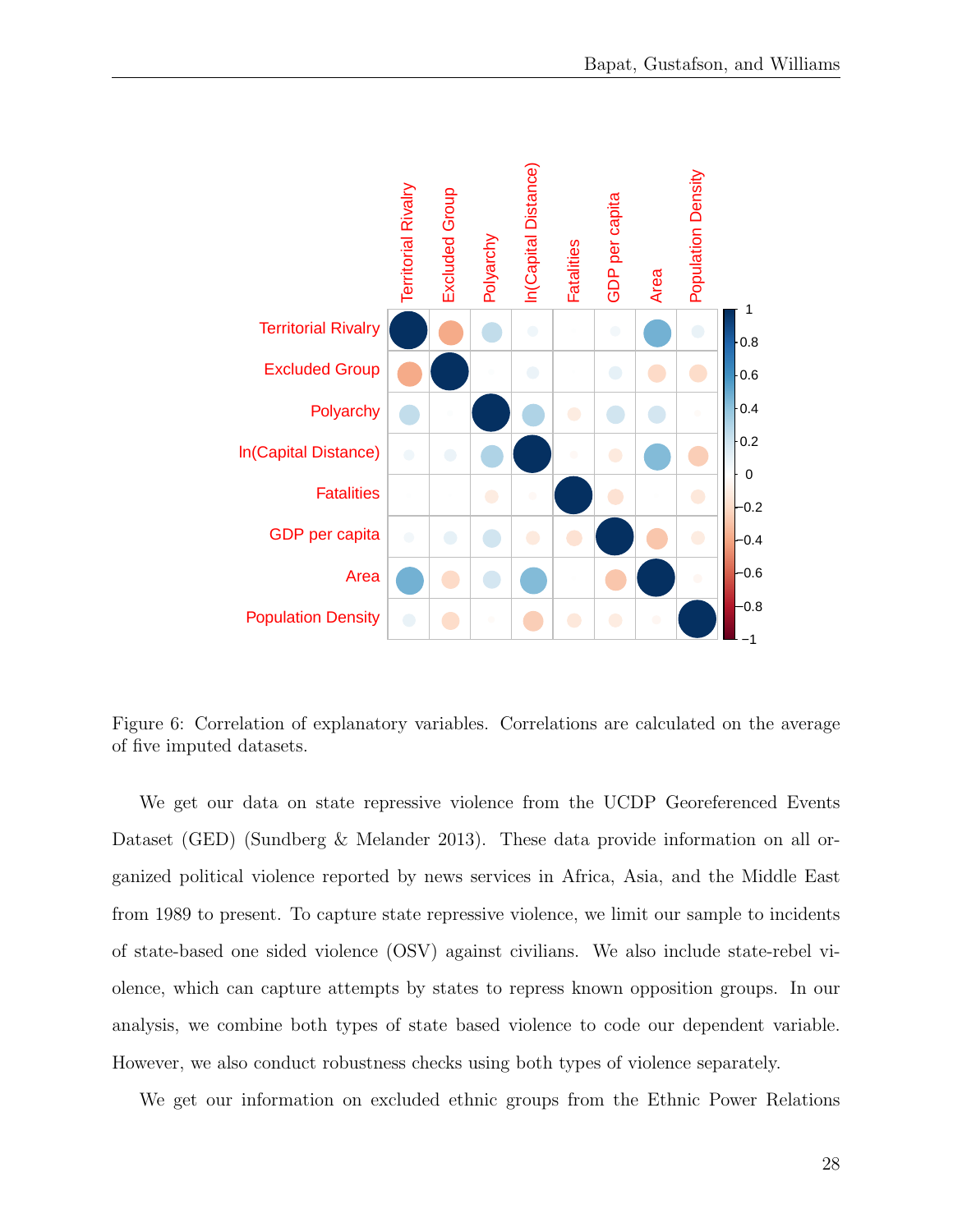(EPR) family of datasets. We use the GeoEPR dataset (Wucherpfennig et al. 2011, Vogt et al. 2015) to gather information on the location of ethnic group settlement areas throughout the world. We combine these data with the EPR Core dataset (Cederman, Wimmer & Min 2010, Vogt et al. 2015) to create time-varying measures of when ethnic groups are excluded from the political process. We thus end up with a series of polygons representing excluded ethnic groups. When an ethnic group manages to attain political power, its polygon drops out from our sample. However, if the group then loses political access, it will re-enter our sample in the year it once more becomes excluded.

For geographic information on states, we use the CShapes dataset (Weidmann, Kuse & Gleditsch 2010). These data contain country polygons for every state in the international system since 1945. In addition, it contains the latitude and longitude coordinates of each country's capital, which we use to calculate the distance from each attack to the capital. The data also contain information on the geographic area  $(in \, km^2)$  of each country.

We rely on several geographic datasets to produce the variables used in our analysis. The Gridded Population of the World (GPW) dataset provides estimates of world population by grid cell in five year intervals. We use two different versions of these data, the v3 dataset (Center for International Earth Science Information Network - CIESIN - Columbia University; United Nations Food and Agriculture Programme - FAO; Centro Internacional de Agricultura Tropical - CIAT 2005) and the v4 dataset (Center for International Earth Science Information Network - CIESIN - Columbia University 2015). The v3 dataset contains population estimates for 1990, 1995, and 2000, while the v4 dataset contains estimates for 2000, 2005, 2010, and 2015. Unfortunately, the two versions use different size grid cells fo their estimates, so we cannot simply combine the two datasets. Thus, we face two problems that we need to address before we can measure the population density at the location of each terrorist attack in our data.

First, we need to realign the geographic extent of the population data so that all years in the data use the same size grid cell. The v3 dataset uses 2.5 arc-minute grid cells, which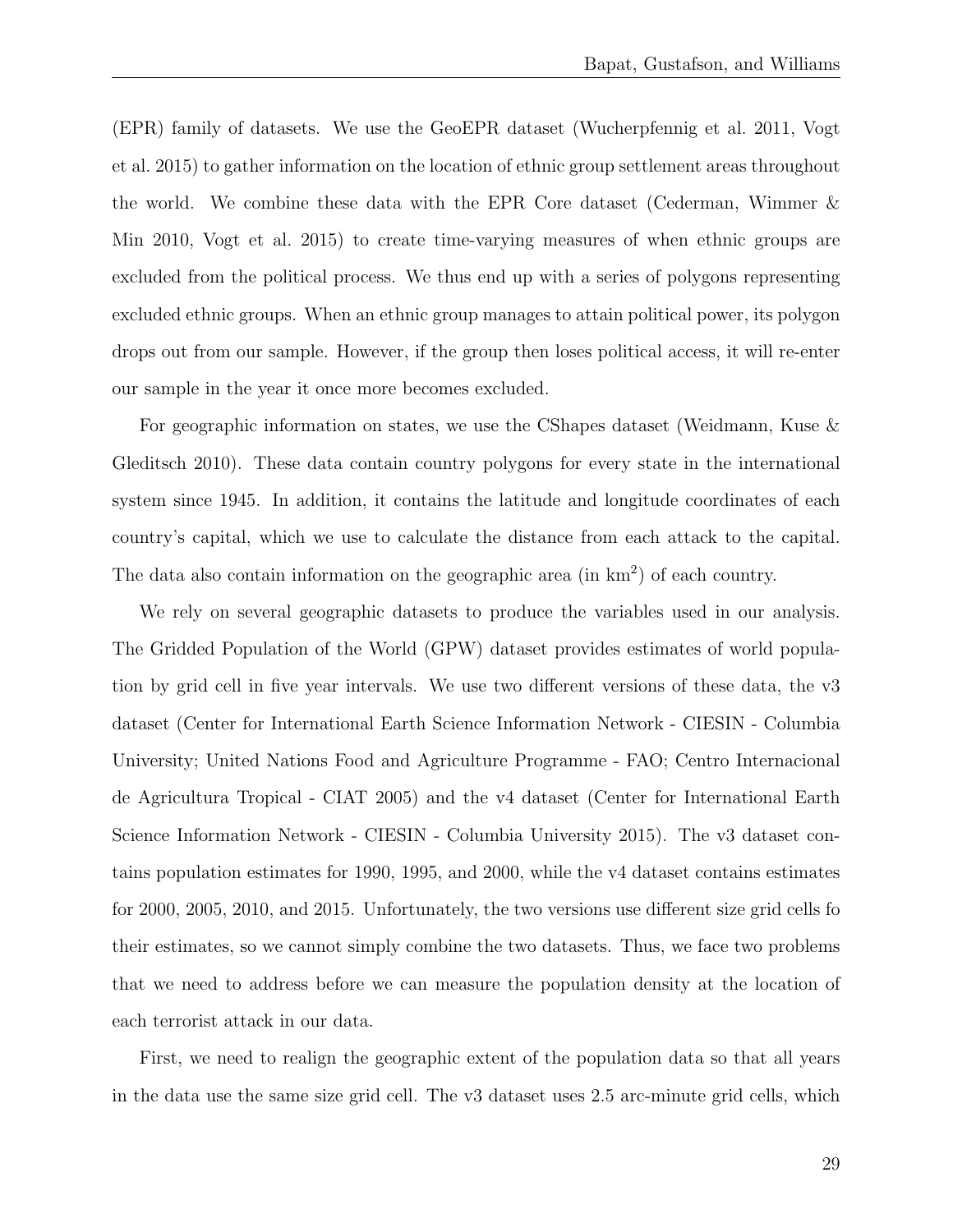are approximately 5km at the equator. The v4 dataset uses 30 arc-second grid cells, which are approximately 1km at the equator. To achieve this, we use the resample function in the raster R package to convert the 30 arc-second grid cells in the 2000, 2005, 2010, and 2015 layers to the 2.5 arc-minute scale in the 1990 and 1995 layers. Since the data are at different resolutions, we use bilinear interpolation to resample the later, more fine-grained data to the coarser resolution of the earlier population data. These operations are carried out using the raster package in R (Hijmans, van Etten, Cheng, Mattiuzzi, Sumner, Greenberg, Lamigueiro, Bevan, Racine, Shortridge & Ghosh 2017).

Second, we linearly impute the missing years in the interval between each quinquennial observation. We use an R script from [https://gist.githubusercontent.com/johnbaums/](https://gist.githubusercontent.com/johnbaums/10465462/raw/c81b418d689efaf265dd66ec0e491cb54f2d20f3/lintemp.R) [10465462/raw/c81b418d689efaf265dd66ec0e491cb54f2d20f3/lintemp.R](https://gist.githubusercontent.com/johnbaums/10465462/raw/c81b418d689efaf265dd66ec0e491cb54f2d20f3/lintemp.R), which performs cell-wise linear temporal interpolation for a series of rasters observed over time. This script produces a series of raster images from 1990-2015, which covers out entire sample. These images allow us to capture yearly variation in population, leading to more accurate estimates of the effect of population on the probability of violent state response to a terrorist attack.

The full R code to carry out these operations can be found in the file 01 Functions.R, which includes the main function geocode.repress(), as well as several supplementary functions. This function uses data on terrorist attacks, repressive violence, state geography, and excluded ethnic groups. For a given space-time window, it codes repression as 1 if an incident of repressive violence occurs within  $r \text{ km}$  and  $d$  days. We do this by first subsetting the repressive attack data to events occurring within  $d$  days of the terrorist attack and then using the rgeos package (Bivand, Rundel, Pebesma & Hufthammer 2016) to define a circle with radius r centered on the terrorist attack and checking if any incidents of repressive violence lie within that circle. Figure [7](#page-30-0) illustrates this procedure.

Figure [7](#page-30-0) illustrates the danger of double-counting events as the length of time d grows. This concern is addressed by running models using multiple different space-time windows for coding below.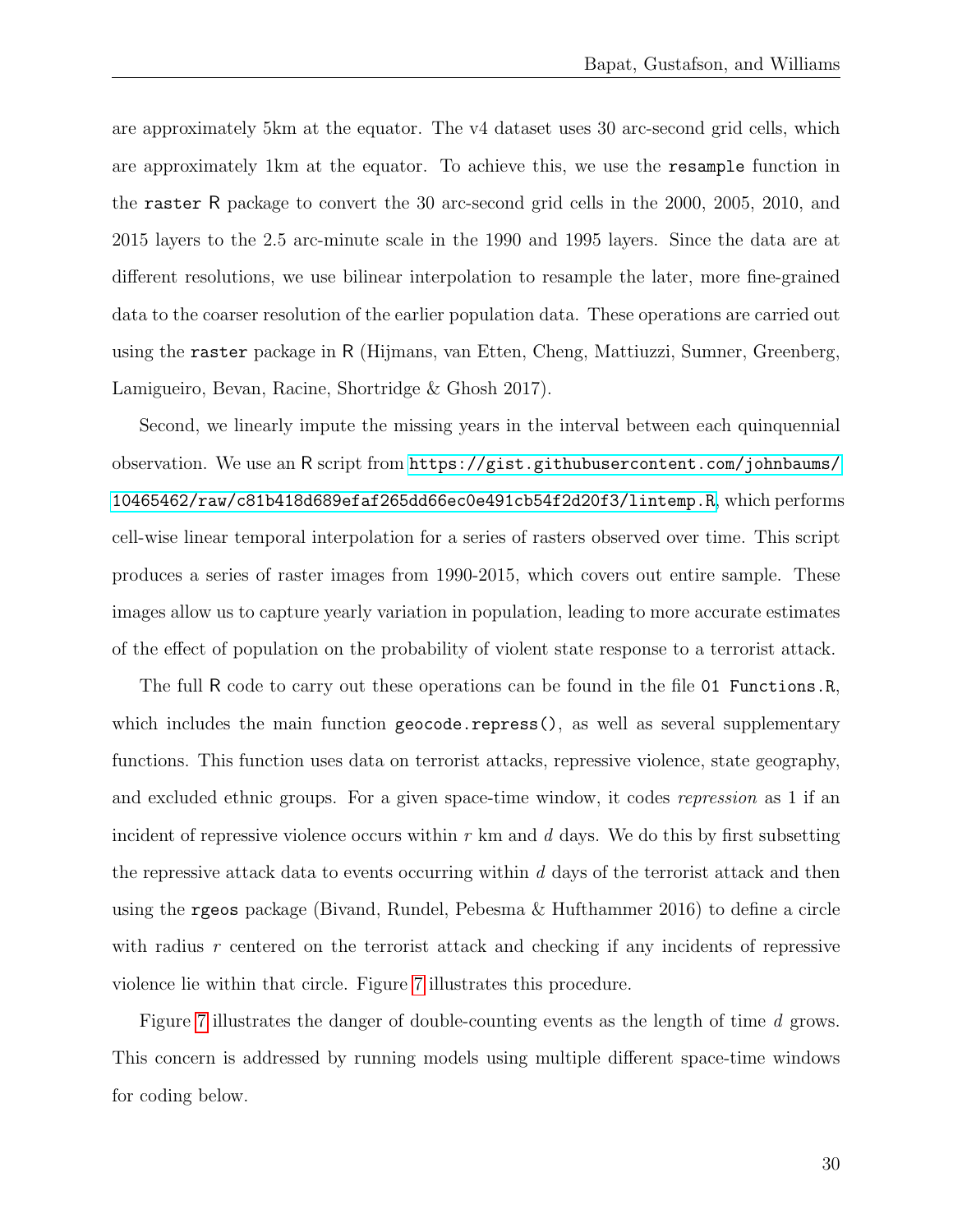<span id="page-30-0"></span>

(a) Terrorist attack in Sri Lanka on August 12, 2007.



(b) Terrorist attack in Sri Lanka on July 20, 2007.

Figure 7: Two illustrations of the geocoding procedure. The orange circle represents the terrorist attack that is being coded, while the blue stars are incidents of state violence that occur within 15 days of the attack. The dashed circle is the 50km cutoff used to code the outcome variable repression. The solid line represents the distance from a terrorist attack to the state capital. Purple regions indicate the territories of politically excluded ethnic groups.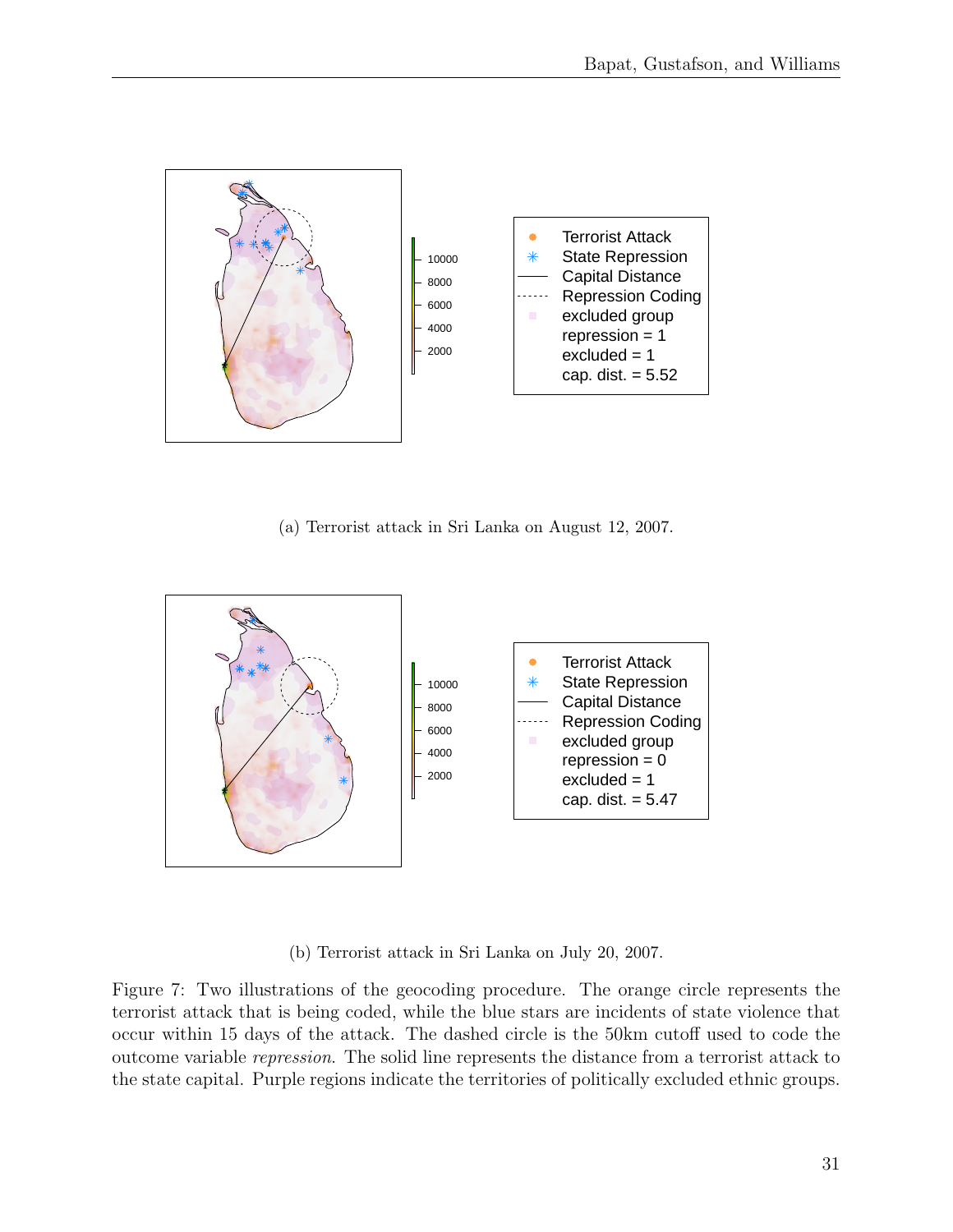# Model Fit



Figure 8: This figure shows the receiver operating characteristic (ROC) curve for the model. The area under the ROC curve is .81, making it a fairly good discriminator.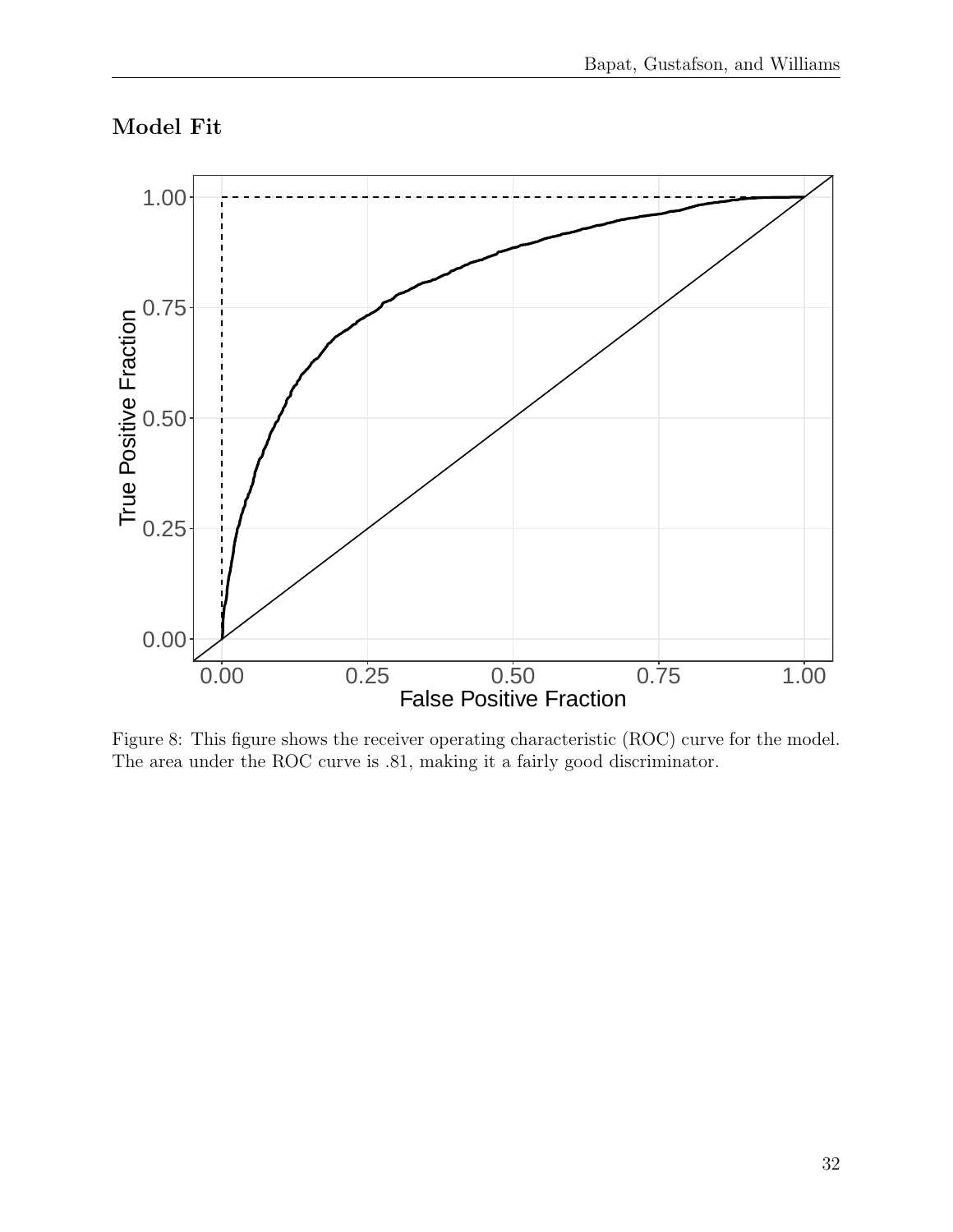### Robustness Checks

In this section, we provide robustness checks for the spatio-temporal window that we use to define our outcome variable, Repression.



Figure 9: This figure shows the predicted probability of repression as a function of whether a state is engaged in an international territorial rivalry. Each plot results from a separate model with an outcome variable (repression) that relies upon a different temporal coding. Panel (a) uses a measure of repression within 5 days, panel (b) 10 days, panel (c) 15 days, and panel (d) 30 days.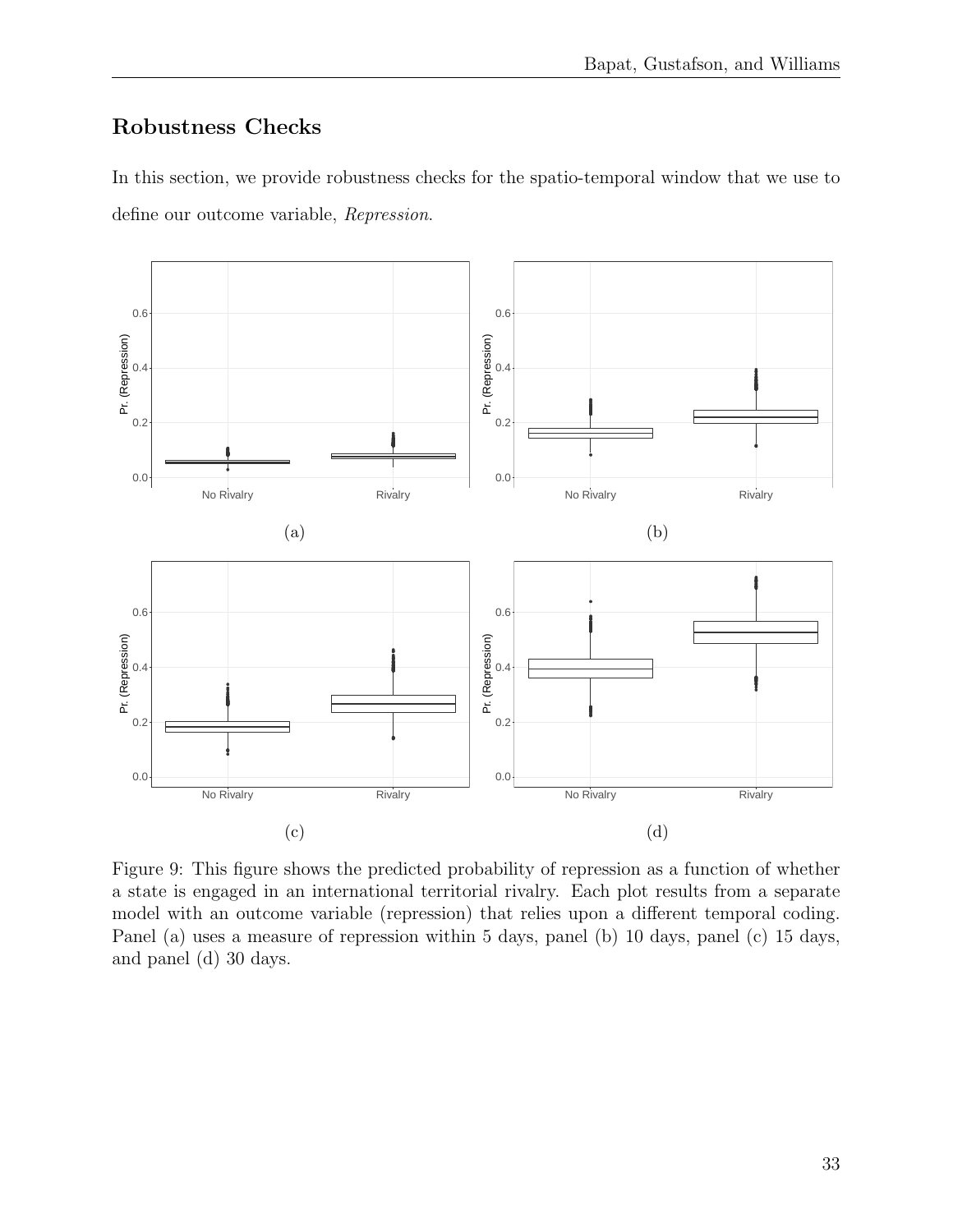

Figure 10: This figure shows the predicted probability of repression as a function of whether an excluded group resides in the area of the attack. Each plot results from a separate model with an outcome variable (repression) that relies upon a different temporal coding. Panel (a) uses a measure of repression within 5 days, panel (b) 10 days, panel (c) 15 days, and panel (d) 30 days.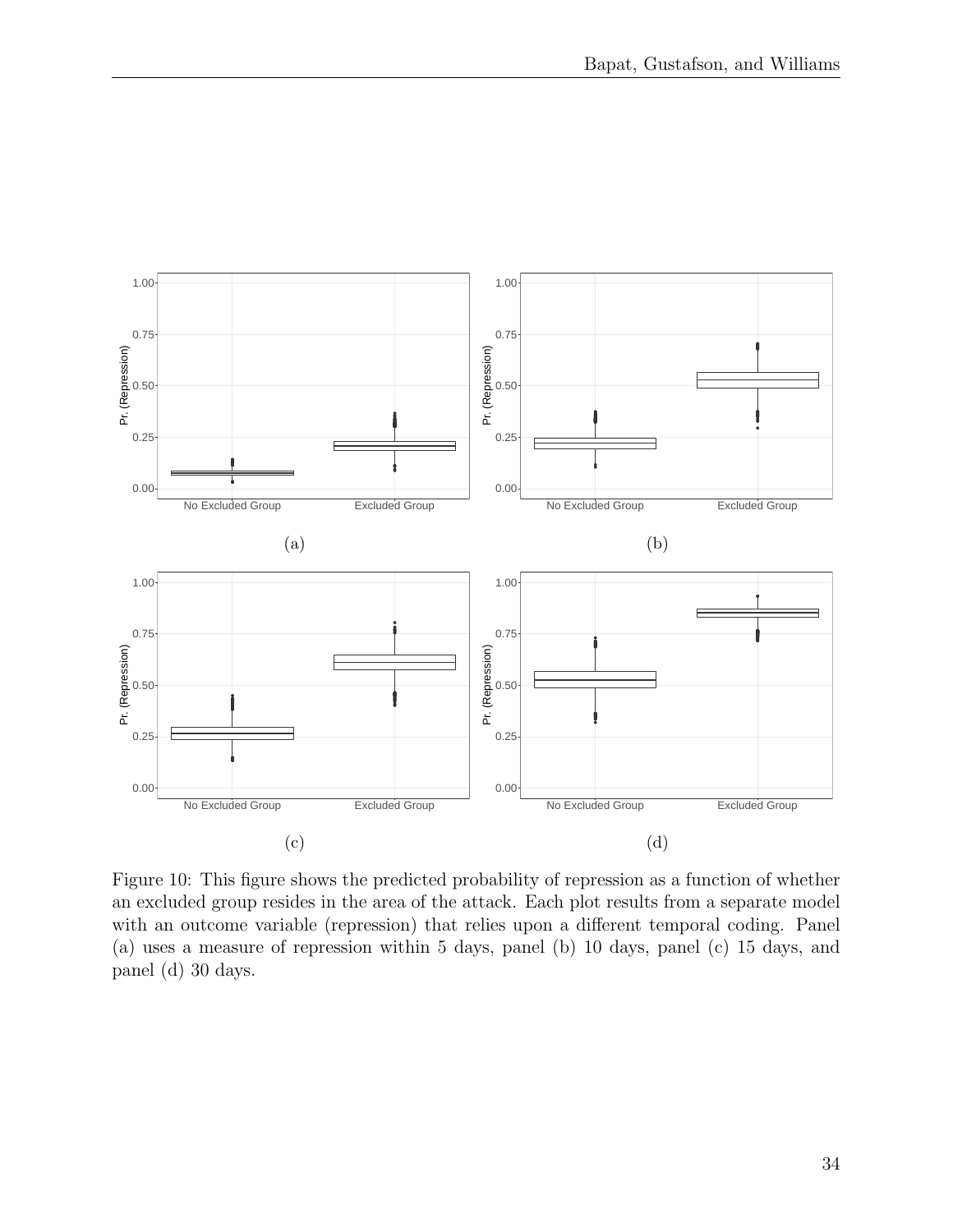

Figure 11: This figure shows the predicted probability of repression as a function the Polyarchy measure in a given country-year. Each plot results from a separate model with an outcome variable (repression) that relies upon a different temporal coding. Panel (a) uses a measure of repression within 5 days, panel (b) 10 days, panel (c) 15 days, and panel (d) 30 days.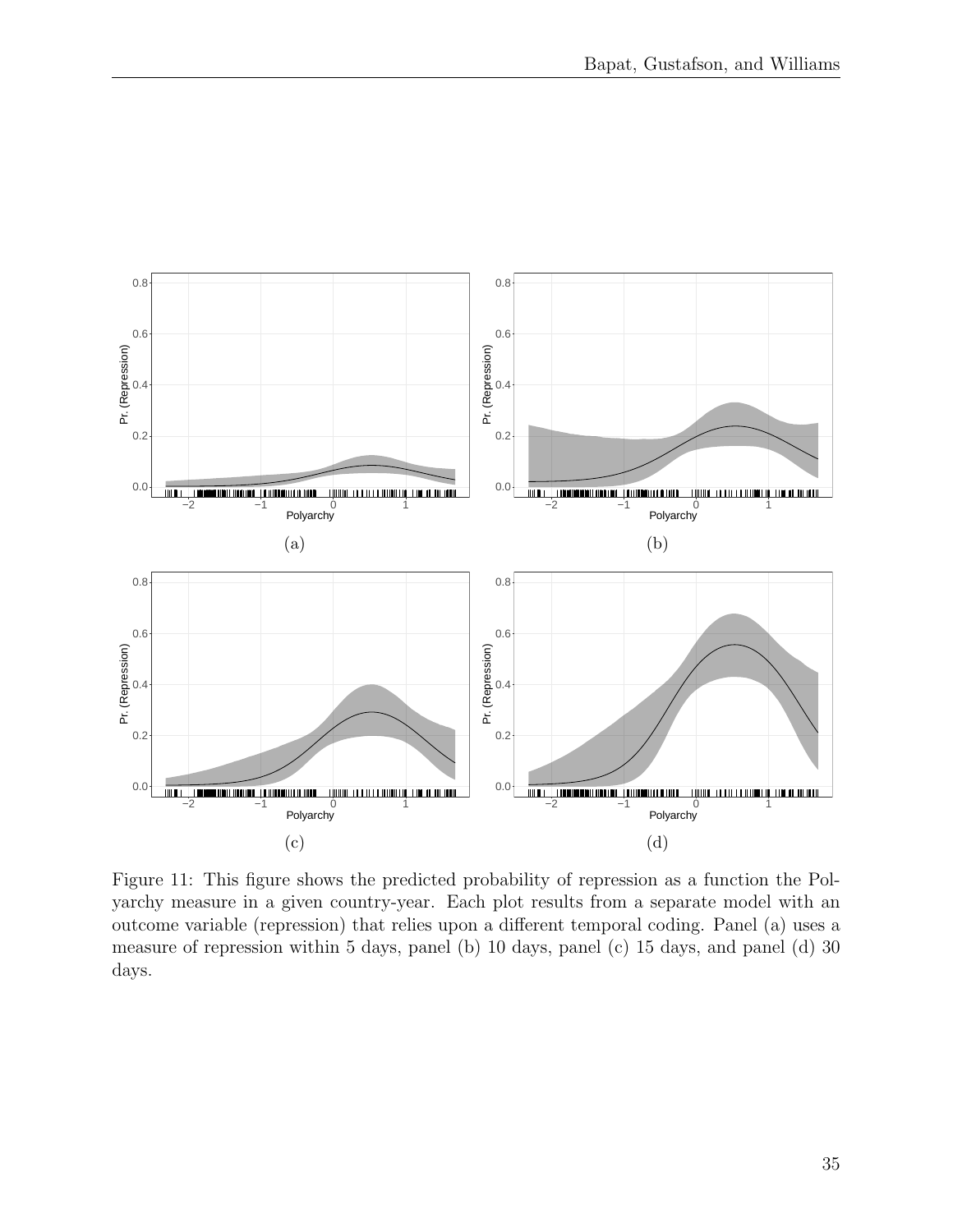

Figure 12: This figure shows the predicted probability of repression as a function of whether a state is engaged in an international territorial rivalry. Each plot results from a separate model with an outcome variable (repression) that relies upon a different spatial coding at the 15 day threshold. Panel (a) uses a measure of repression within 10 km , panel (b) 25 km, panel (c) 50 km days, and panel (d) 75 km.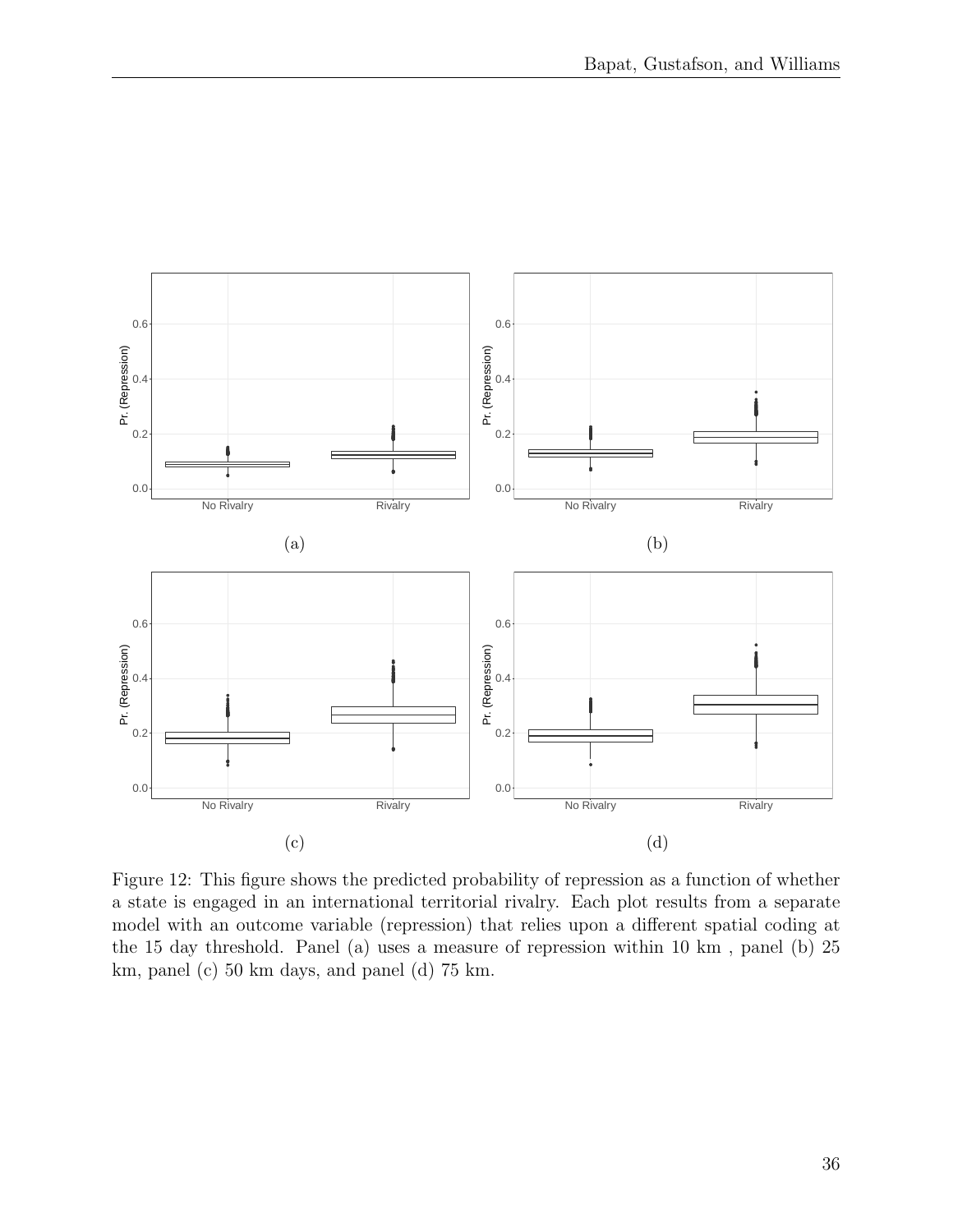

Figure 13: This figure shows the predicted probability of repression as a function of whether an excluded group resides in the area of the attack. Each plot results from a separate model with an outcome variable (repression) that relies upon a different spatial coding at the 15 day threshold. Panel (a) uses a measure of repression within 10 km , panel (b) 25 km, panel (c) 50 km days, and panel (d) 75 km.